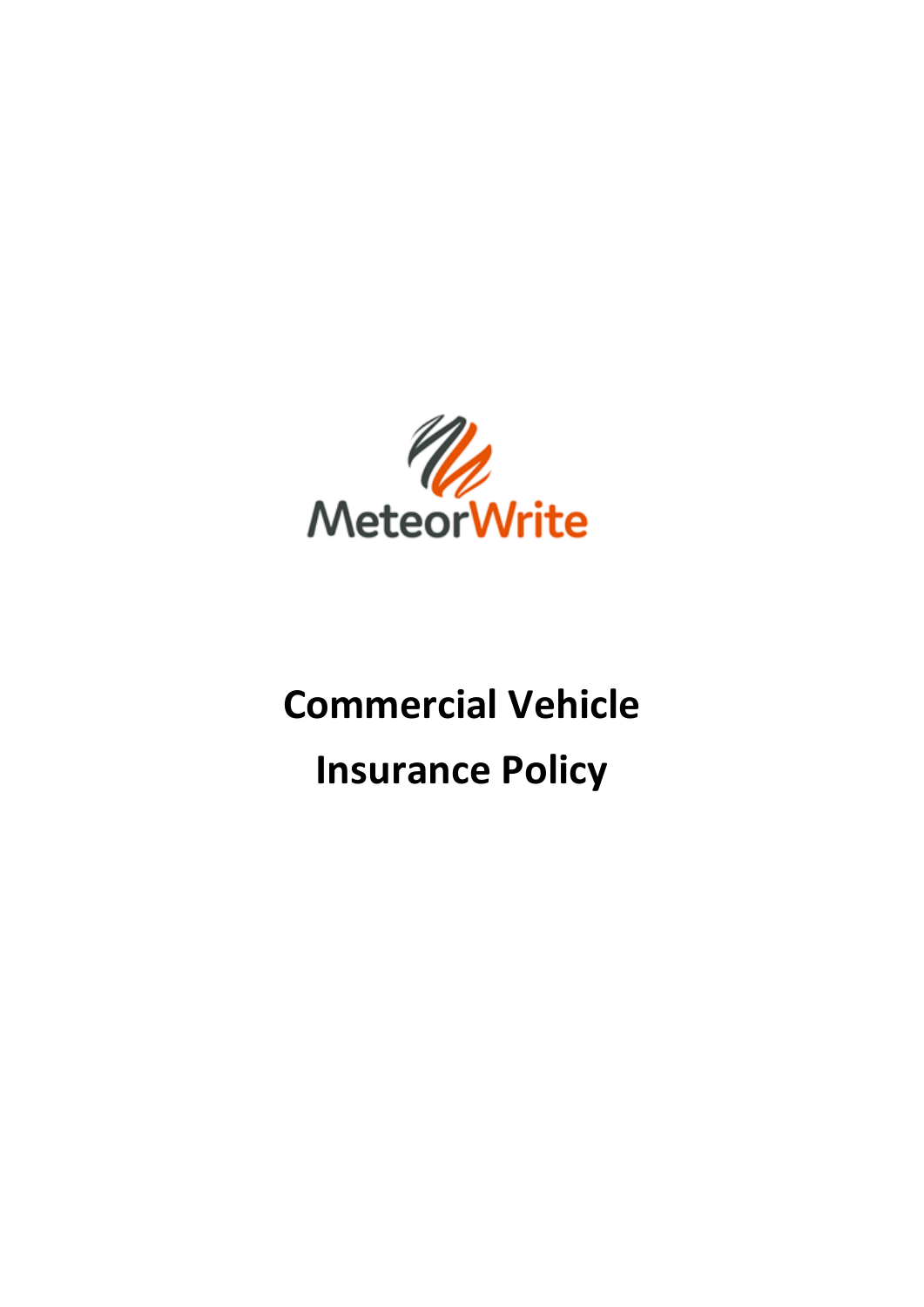#### **Information**

In the event of an accident, please contact **us** as soon as possible. This is regardless of whether or not **you** wish to make a claim. If **your** claim is due to theft, attempted theft, riot or vandalism, then **you** must notify the police immediately and obtain a crime reference number.

#### **Claims Contact Details:**

Telephone number for new claims: **0330 912 8200** Telephone number for existing claims: **0161 537 5110** Email: **newclaims@meteorwrite.co.uk** Mail: 15 Oxford Court, Manchester, M2 3WQ

#### **Notices:**

All communications and Notices regarding this insurance should, in the first instance, be addressed to:

Blagrove Underwriting Agency Limited

34 Lime Street

London EC3M 7AT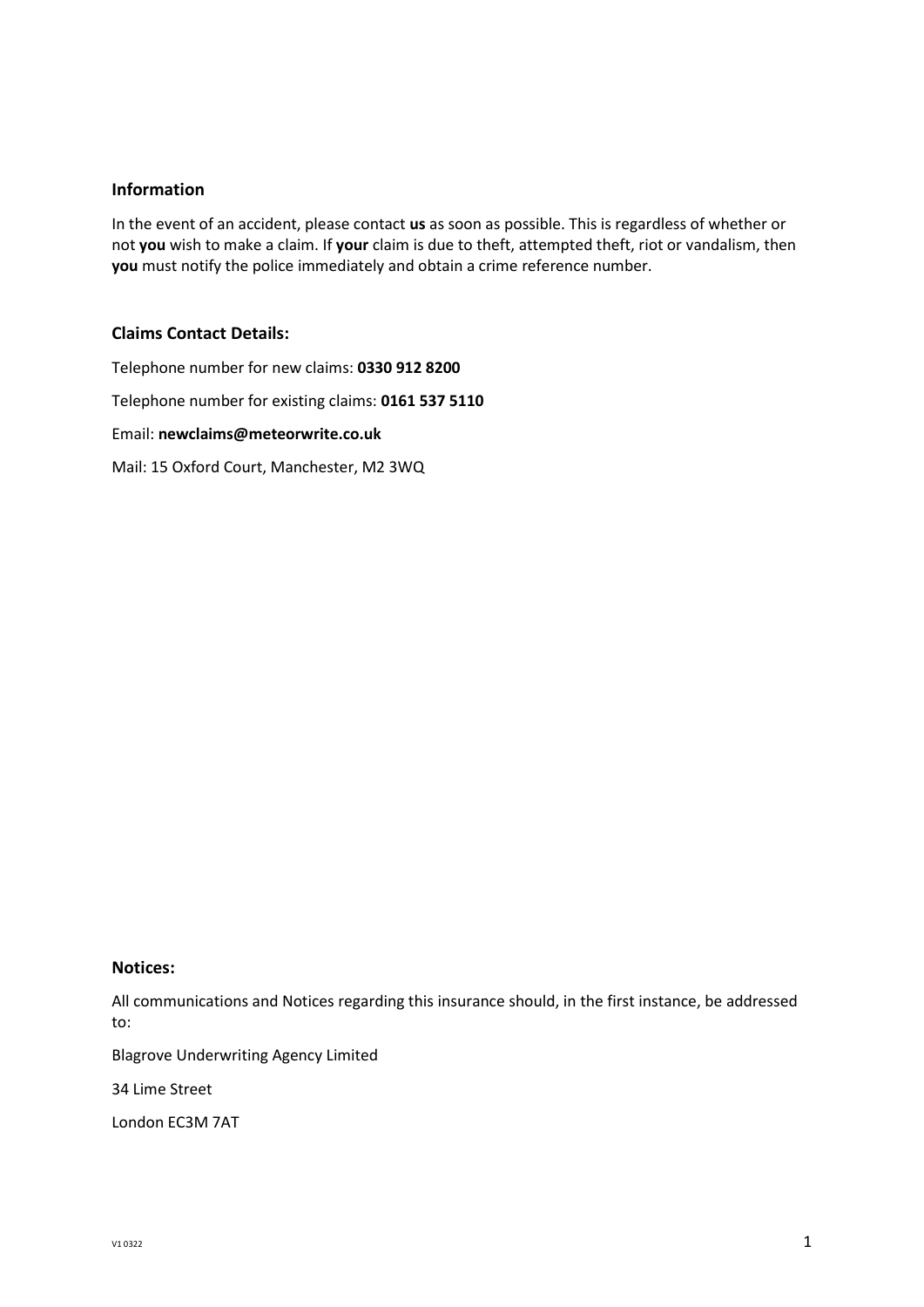| <b>Contents</b> |                                                                      |                |
|-----------------|----------------------------------------------------------------------|----------------|
| Information     |                                                                      |                |
| Contents        |                                                                      | $\overline{2}$ |
| 1.              | Introduction to your policy                                          | 3              |
| 2.              | Definitions and interpretation                                       | 9              |
| 3.              | Our service commitment                                               | 11             |
| 4.              | Cover                                                                | 13             |
| 5.              | Section 1 - Liability to others                                      | 14             |
| 6.              | Section 2 - Loss of or damage to your vehicle                        | 17             |
| 7.              | Section 3 - Glass cover                                              | 21             |
| 8.              | Section 4 – Loss of or damage to personal effects                    | 22             |
| 9.              | Section 5 - Medical expenses                                         | 23             |
| 10.             | Section 6 - Emergency accommodation                                  | 23             |
| 11.             | Section 7 - Personal accident                                        | 23             |
| 12.             | Section 8 - Foreign use                                              | 24             |
| 13.             | Section 9 - No claims bonus                                          | 25             |
| 14.             | Section 10 - Use by the motor trade, hotels, and car parks           | 26             |
| 15.             | Section 11 - In vehicle entertainment, communication, and navigation | 26             |
| 16.             | General exclusions                                                   | 27             |
| 17.             | Claims conditions                                                    | 30             |
| 18.             | <b>General conditions</b>                                            | 32             |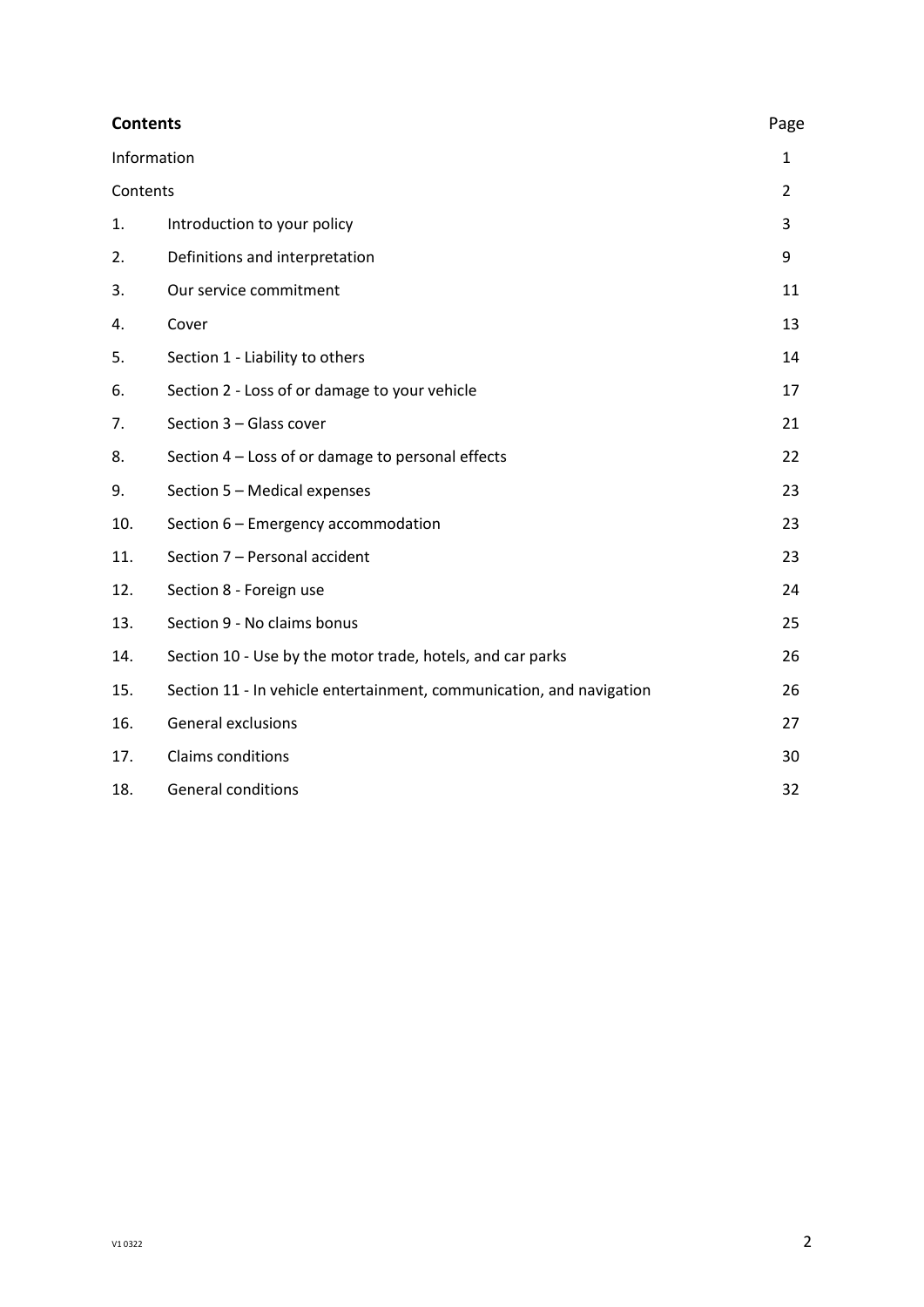# **1. Introduction to your policy**

Thank **you** for choosing to insure **your vehicle** with MeteorWrite. MeteorWrite is a trading style of Blagrove Underwriting Agency Ltd (BUA).

To know exactly what **your** insurance covers with **us**, please make sure to read this document thoroughly. **You** should read it alongside **your schedule**, **statement of insurance**, **endorsement(s),** and **certificate of motor insurance** that **you** have received from **us**.

**We** partner with specialist anti-fraud organisations, to help detect and prevent fraudulent activity, this helps **us** settle genuine claims as quickly as possible whilst supporting initiatives to proactively eradicate fraud at every level.

#### **1.1. Our contract with you**

This **policy** is a contract of insurance between **you** and **us**, and comprises the following:

#### 1.1.1. the **policy** wording which includes:

- a) The Definitions that apply to the whole **policy**;
- b) The various sections that sets out the coverage, and the conditions and exclusions that apply to each section;
- c) The General Exclusions that apply to the whole **policy**;
- d) The Claims Conditions that apply if **you** incur a loss;
- e) The General Conditions that apply to the whole **policy**;
- 1.1.2. **your** most current **schedule** issued by **us**;

#### 1.1.3. **your certificate of motor insurance**;

1.1.4. any **endorsements** that confirms any change agreed by **us**. Such **endorsements** may modify any of the above, or the details of the insurance.

This **policy** is a legal document so please read it carefully and keep it safe. If it does not meet with **your** requirements, please contact the broker who effected this insurance to arrange any alteration that may be necessary.

#### **1.2. Fair presentation of risk**

Duty of disclosure of material facts is a condition of **your policy**. A material fact is anything which affects this insurance. **You** must make a fair presentation of **your** risk as set out in the consumer Insurance (Disclosure and Representations) Act 2012. Under the consumer Insurance (Disclosure and Representations) Act 2012 **you** have a duty to take reasonable care to answer all questions as fully and as accurately as possible. If **you** volunteer information which is over and above that requested, **you** must do so honestly and carefully. Duty of disclosure of a material fact continues throughout the life of the **policy**. **We** may void **your policy** if cover has been obtained by any misrepresentation, misdescription, and use of a fraudulent document or non-disclosure of any material fact.

**Our** remedies shall be as follows if **you** or anyone acting on **your** behalf breaches **your** duty of fair presentation:

#### 1.2.1. in proposing for this insurance:

a) if such breach is deliberate or reckless, **we** may treat this **policy** as void, (which means that **we** will treat it as if it had never existed and refuse all claims) **we** may also retain **your** premium paid; and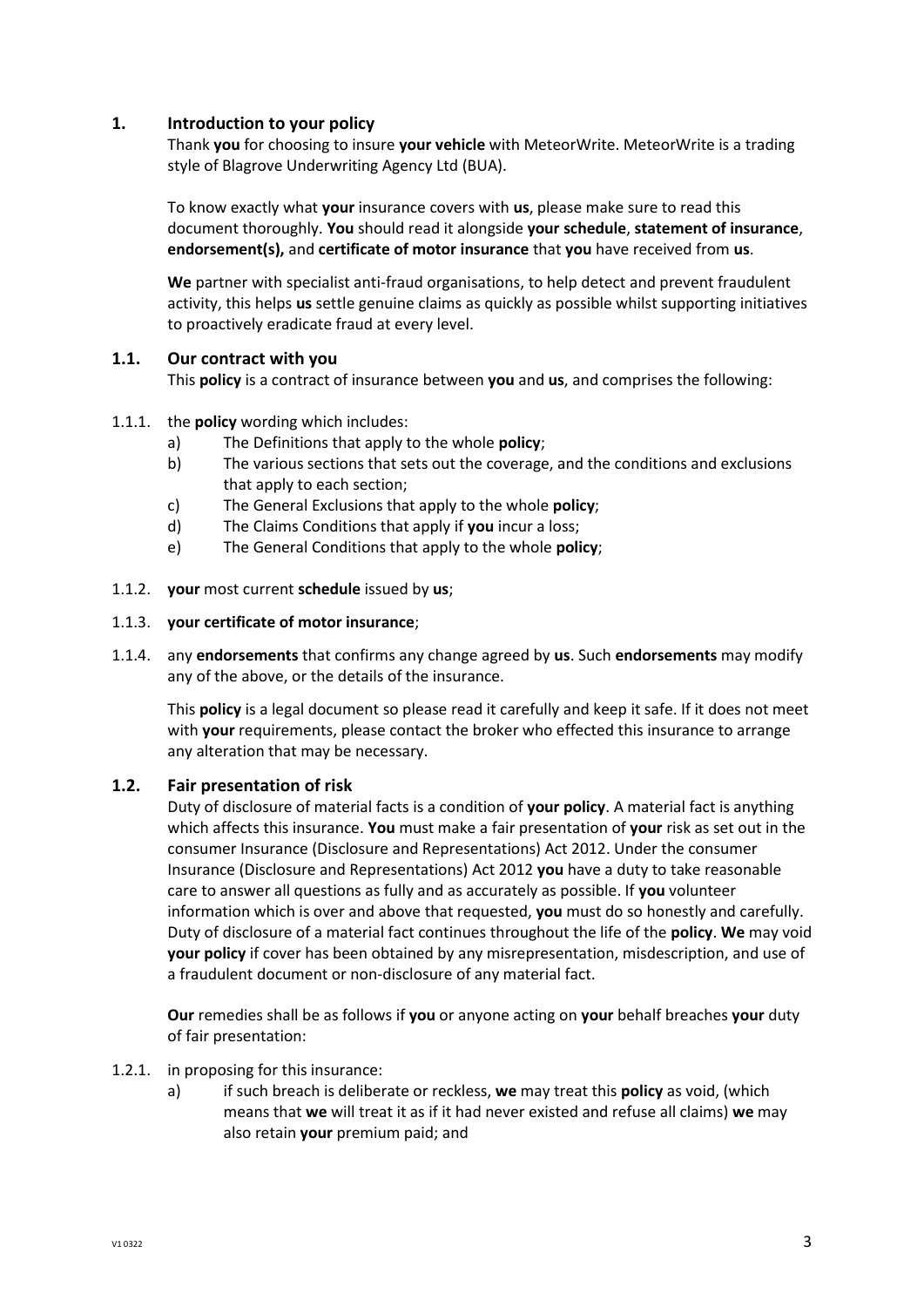- b) if such breach is not deliberate or reckless and **we** would not have entered into this **policy**, **we** may by notice to **you** treat this **policy** as being cancelled or void from inception in which case **we** shall return the premium; and
- c) in cases of any other breach if **we** would have entered into this **policy** but:
- i) on different terms (other than terms relating to the premium), **we** may require that this **policy** is treated as if it had been entered into on those different terms from the outset; or
- ii) would have charged a higher premium, **we** may reduce the amount to be paid on a claim (and, if applicable, the amount already paid on prior claims) in the same proportion that the premium actually charged represents as a percentage of the premium **we** would have charged but for the breach.

#### 1.2.2. on variation of this **policy**:

- a) if such breach is deliberate or reckless, **we** may by notice to **you** treat this **policy** as void and retain the premium;
- b) if such breach is not deliberate or reckless, and **we** would not have entered into the variation, **we** may treat this **policy** as having been cancelled from when the variation was concluded in which case, **we** shall return the relevant premium; and
- c) in cases of any other breach if **we** would have entered into the variation but:
- i) on different terms (other than terms relating to the premium), **we** may require that the variation is treated as if it had been entered into on those different terms from the outset; or
- ii) would have increased the premium by more than **we** did or at all, **we** may reduce the amount to be paid on a claim arising out of events after the variation in the same proportion that the premium actually charged represents as a percentage of the premium **we** would have charged but for the breach; or
- iii) would not have reduced the premium by as much as **we** did or at all, **we** may reduce the amount to be paid on a claim arising out of events after the variation in the same proportion that the premium actually charged represents as a percentage of the premium **we** would have charged but for the breach.

# **1.3. Applicable law**

This insurance is subject to English law and the jurisdiction of the courts of England unless both parties agree otherwise. This contract is written in English and all communications about it will be conducted in English.

# **1.4. Period of insurance and premium payment**

**We** have agreed to insure **you** against loss as described in this **policy** that may occur within the territorial limits of the **policy** during the **period of insurance**, provided that **you** have paid the premium and all additional taxes, fees, levies and other relevant fiscal charges shown in the **schedule**. The cover **we** provide is subject to the terms, conditions and exceptions contained in this **policy** booklet or in any **endorsement** applying to this **policy**. When cancellation follows **your** failure to pay the full premium, the amount of money to be returned to **you** will be calculated taking into account a pro rata refund of premium, relating to the number of days left to run under the **policy**. There will be no refund of premium allowable if there has been a loss or incident likely to give rise to a claim during the current **period of insurance**. **We** may at **our** discretion reduce any claims payment by the amount of outstanding or overdue premiums that **you** owe **us**.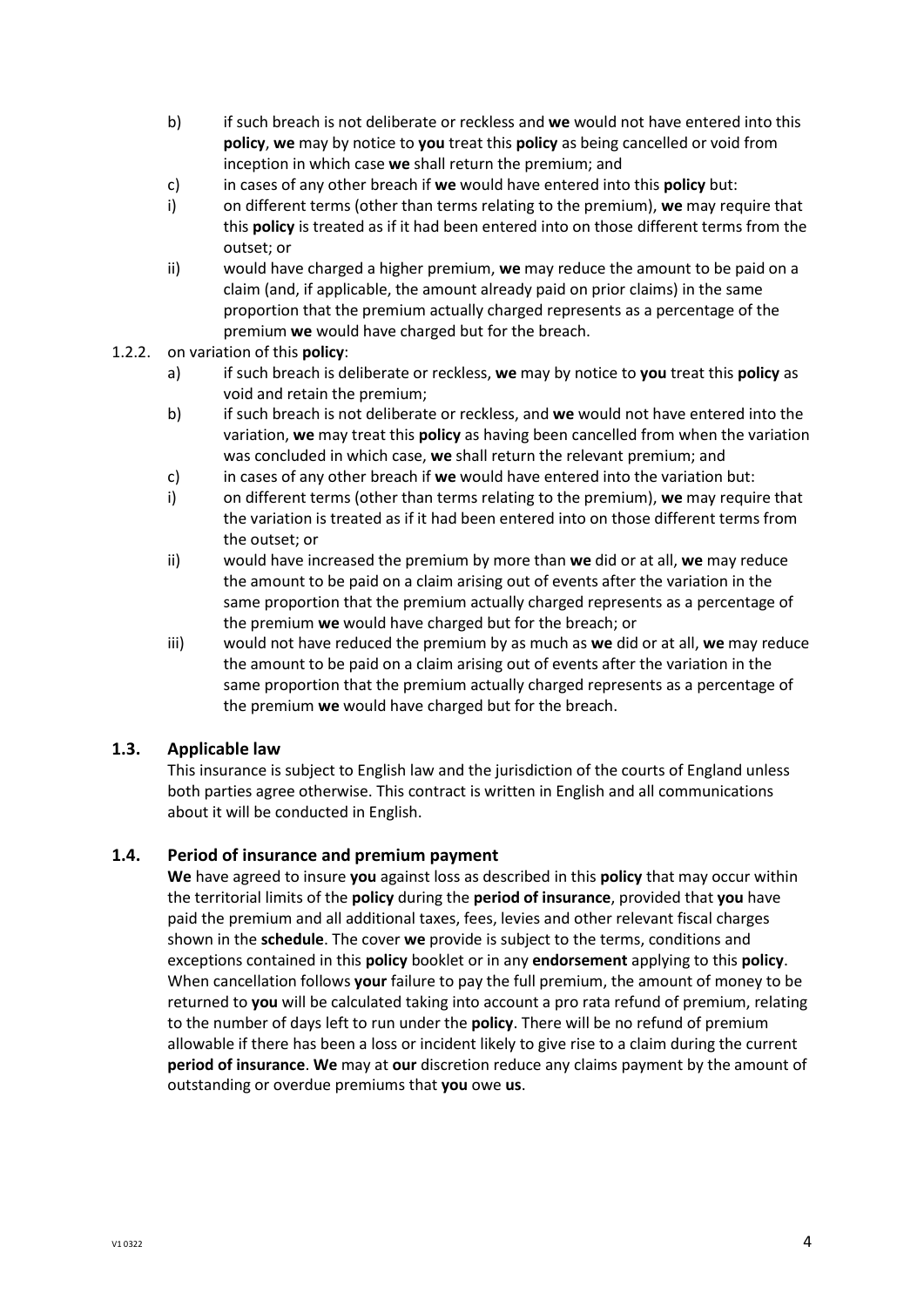#### **1.5. Delegated Authority**

Blagrove Underwriting Agency Ltd are an intermediary and not an insurer. Blagrove Underwriting Agency Ltd has not made any personal recommendation regarding the sale of this **policy**. **This policy** is issued in accordance with the authorisation Accredited Insurance (Europe) Limited – UK Branch ('Accredited') have granted to Blagrove Underwriting Agency Ltd under the terms of a contract between Blagrove Underwriting Ltd and Accredited. This contract makes Blagrove Underwriting Agency Ltd the Agent of Accredited and gives them the authority to perform certain acts on Accredited's behalf, but does not affect Your rights to claim or make a complaint

#### **1.6. Regulation**

Malta Financial Services Authority, Triq l-Imdina, Zone 1, Central Business District, Birkirkara, CBD 1010, Malta

Authorised and regulated by the Malta Financial Services Authority. Authorised by the Prudential Regulation Authority and with deemed variation of permission. Subject to regulation by the Financial Conduct Authority and limited regulation by the Prudential Regulation Authority. The nature and extent of consumer protections may differ from those for firms based in the UK. Details of the Temporary Permissions Regime, which allows EEAbased firms to operate in the UK for a limited period while seeking full authorisation, are available on the Financial Conduct Authority's website.

Accredited Insurance (Europe) Limited – UK Branch is the UK Branch of Accredited Insurance (Europe) Limited, which is incorporated in Malta (Company number: C59505) with limited liability and with its Registered Office and principal place of business at Development House, St Anne Street, Floriana, FRN 9010 Malta.

Accredited Insurance Europe Limited - UK Branch has a place of registration and principal place of business at 71 Fenchurch Street, London, EC3M 4BS. UK Companies House registered number: BR021362.

Blagrove Underwriting Agency Ltd (BUA) is authorised and regulated by the Financial Conduct Authority and **our** reference number is 511162. BUA's offices are at 34 Lime Street, London EC3M 7AT and **our** registered office is at 15, Westferry Circus, Canary Wharf, London E14 4HD (Co Reg No 04209302).

# **1.7. Signature**

Accredited Insurance (Europe) Limited – UK Branch is licenced in accordance with the Insurance Business Act, 1988 (Chapter 403, Laws of Malta) to carry out insurance and reinsurance business. Blagrove Underwriting Agency Ltd act as an administrator on behalf of Accredited Insurance (Europe) Ltd - UK Branch

Colin Johnson **Andrew Wallace Colin Johnson** Director **Managing Director** Managing Director

Hisarno

Accredited (Europe) Limited – UK Branch Blagrove Underwriting Agency Limited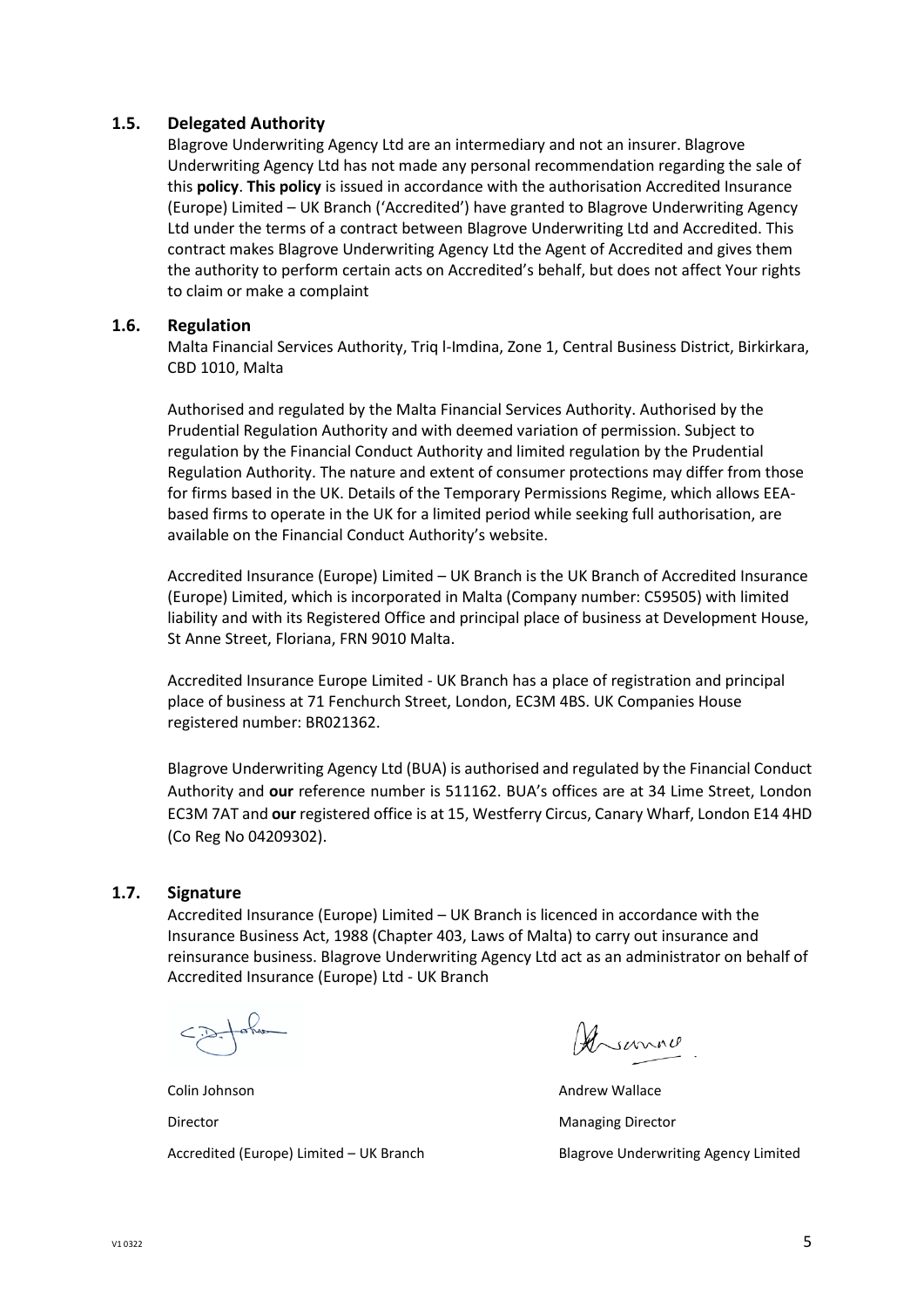# **1.8. Data protection notice**

For the purpose of this clause any reference to the '**Insurer**' or '**we'**, '**our'** or '**us**' shall apply to Blagrove Underwriting Agency Ltd and Accredited Insurance (Europe) Ltd. Blagrove Underwriting Agency Limited are the data controllers and processors in respect of **your** personal data.

This means that **we** decide how **your** personal data is processed and for what purposes, and the process of **your** personal data.

To provide **our** services as an intermediary, **we** will collect and use information about **you**, such as **your** name and contact details, which may also include special categories of personal data and information relating to criminal convictions and offences. All personal information (including any sensitive personal data) acquired by **us** is held in accordance with all applicable data protection laws and **we** maintain protections and procedures in the storage and disclosure of personal information to keep it secure and prevent unauthorised access to or loss of such information.

- 1.8.1. **We** may monitor and record all communications with **you** for compliance and training purposes.
- 1.8.2. **Your** consent to **us** processing special categories of personal data is necessary for **us** to provide **you** with the relevant services and **you** hereby for:
	- a) underwriting, renewal information, validation of claims history, claims handling and all other matters relating to the processing of this insurance and any claims under this **policy**;
	- b) statistical analysis, management information and market research;
	- c) audits, system integrity checking and risk management.

Although **you** may withdraw **your** consent at any time, if **you** do, **we** may be unable to continue to provide services to **you**.

- 1.8.3. Personal information may also be used for the prevention and detection of fraud, and **you** consent to **us**:
	- a) sharing information about **you** with other organisations (including the police) for the purposes of fraud prevention and detection;
	- b) conduct searches using publicly available databases (including social media);
	- c) undertaking credit searches;
	- d) checking and sharing **your** details with fraud prevention and detection agencies.
- 1.8.4. Personal information may also be disclosed to the following entities as part of the operation of **our** business:
	- a) other members of **our** group;
	- b) other insurance entities (such as **our** reinsurers) who have an interest in the risk accepted under this insurance;
	- c) **our** regulators;
	- d) potential purchasers of the whole or part of **our** business;
- 1.8.5. If false or inaccurate information is provided and fraud is suspected, details will be passed to fraud prevention agencies and made available to other organisations that have access to their databases. Law enforcement agencies may access and use this information. This information is used by **us** and other organisations to prevent fraud and other financial crime when: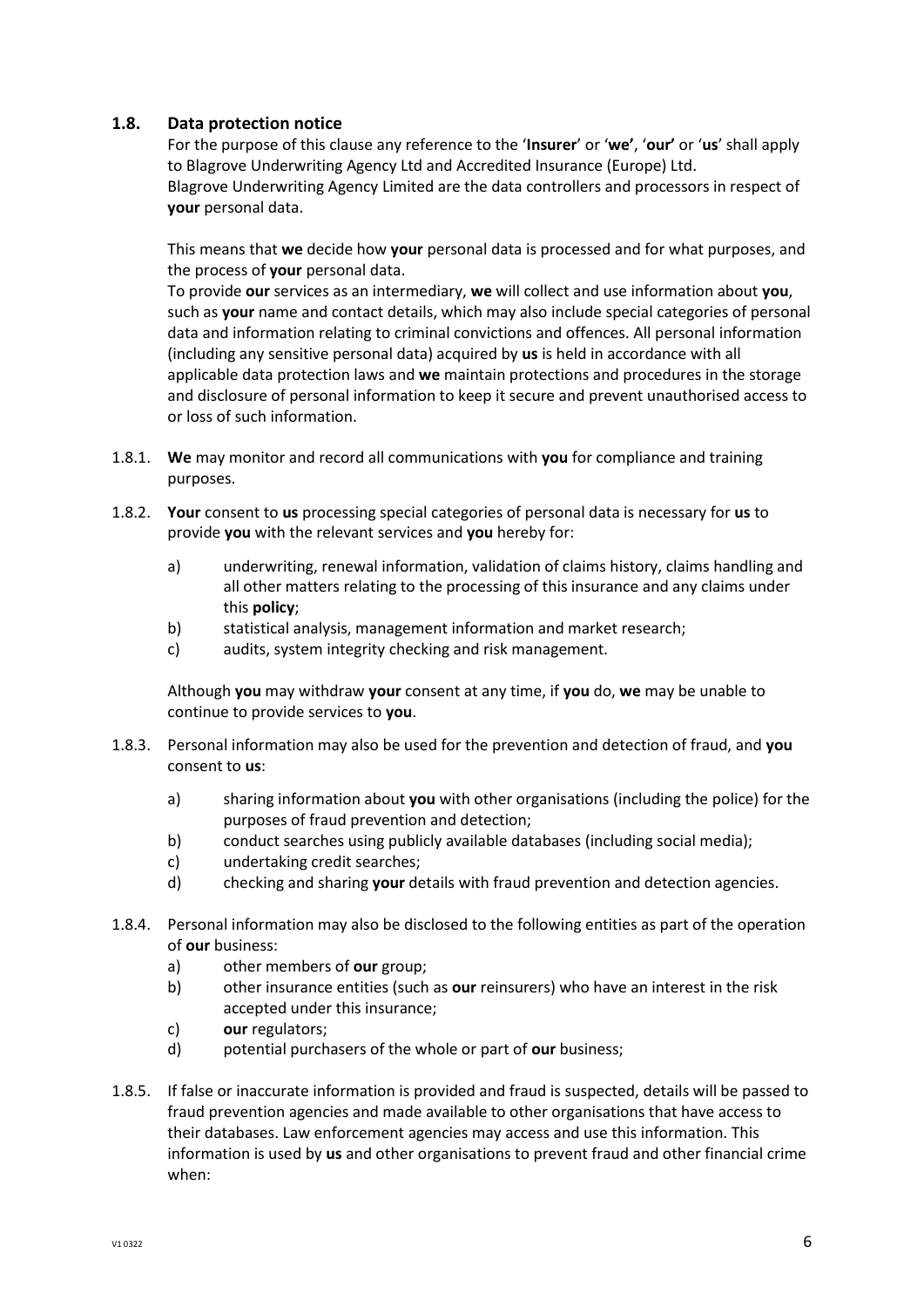- a) checking the details made under the duty of fair presentation;
- b) confirming claims information;
- c) recovering outstanding debts;
- d) checking details on applications for credit and managing credit accounts;
- e) checking details of job applicants and employees.

Please contact **us** if **you** require details of the relevant fraud prevention agencies.

Please note information from fraud prevention agencies may be accessed and used from other countries.

- 1.8.6. Personal information may be transferred to entities within and outside of the European Economic Area. If **we** do transfer information, **we** will ensure that it is appropriately protected.
- 1.8.7. Where personal information is provided about another person, **you** must inform that person of **our** identity, and why their personal information will be processed and disclosed. **You** must also obtain their written consent to the processing of their personal information in this way and provide **us** such consent upon request.
- 1.8.8. Individuals have certain rights under the Data Protection Act 1998, including:
	- a) the right to ask for a copy of the information **we** hold about them; and
	- b) to correct any information that may be inaccurate.
- 1.8.9. If **you** wish to check this information or have any queries as on how **we** use **your** information please contact **us** at the address below. **You** also have the right to withdraw **your** consent to **us** using **your** information at any time. If **you** wish exercise these rights please contact **us** at:

# **The Data Protection Officer, Blagrove Underwriting Agency Ltd, 34 Lime Street, London EC3M 7HA**

1.8.10. For more information on the Data Protection legislation, **you** may also write to the Office of the Information Commissioner at**: Wycliffe House,** 

**Water Lane, Wilmslow, Cheshire SK9 5AF. Tel: 0303 123 1113 or 01625 54 57 45. email: [mail@ico.gsi.gov.uk](mailto:mail@ico.gsi.gov.uk)**

# **1.9. Motor Insurance Database**

- 1.9.1. Information relating to this insurance will be added to the Motor Insurance Database (MID) which is managed by the Motor Insurers' Bureau (MIB) and it is a condition of this **policy** that **you** supply all the details of **your vehicles** in order that these details can be recorded on the MID. Failure to comply with the requirements of this condition may result in the cancellation of this insurance in accordance with the Cancellation condition.
- 1.9.2. The MID and the data stored on it may be used by certain statutory and/or authorised bodies including the Police, the DVLA, the DVANI, the Insurance Fraud Bureau and other bodies permitted by law for purposes not limited to but including:
	- a) electronic licensing;
	- b) continuous insurance enforcement;
	- c) law enforcement (prevention, detection, apprehension and/or prosecution of offenders);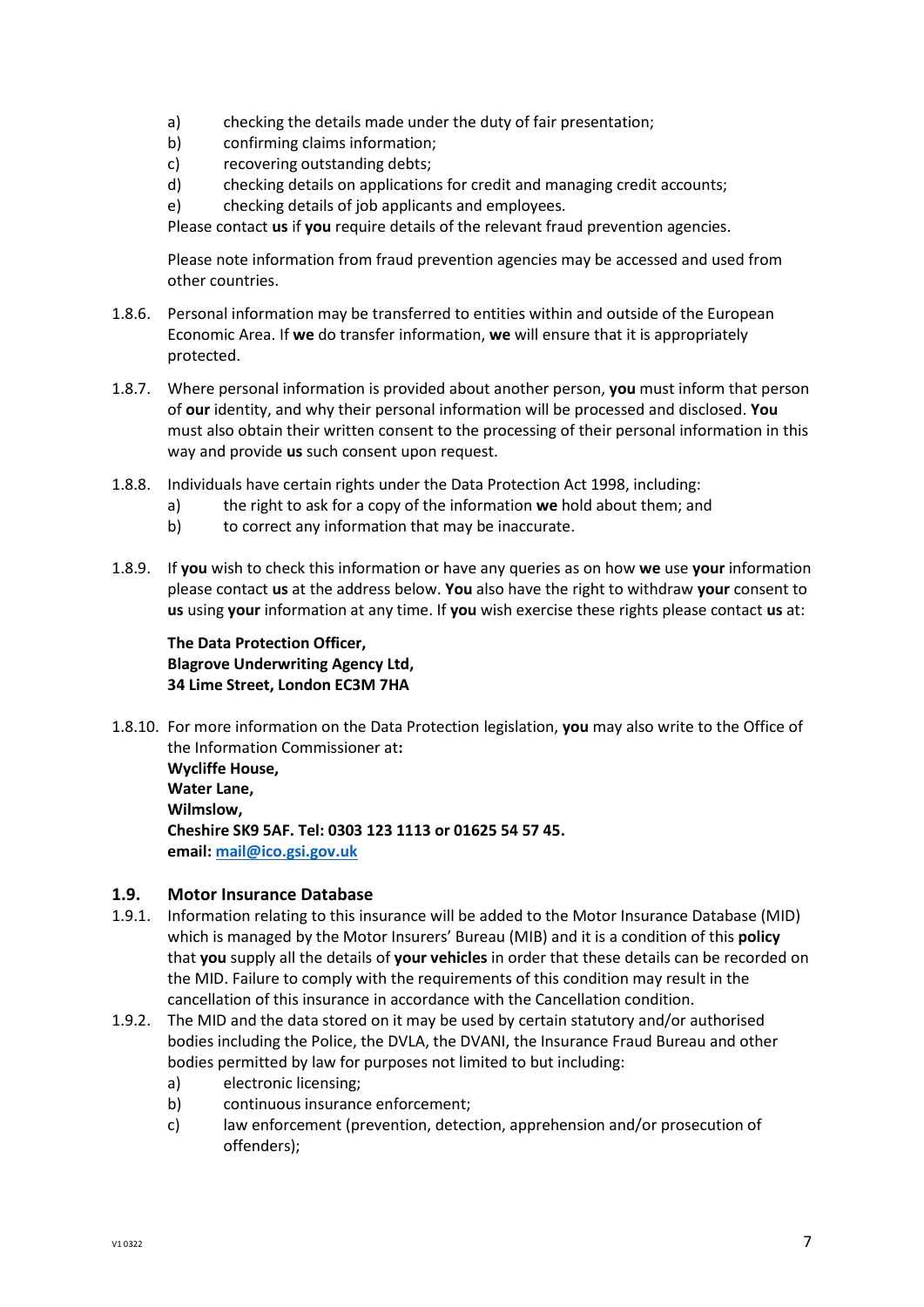d) the provision of government services and/or other services aimed at reducing the level and incidence of uninsured driving.

If **you** are involved in a road traffic accident (either in the UK, the EEA or certain other territories), insurers and/or the MIB may search the MID to obtain relevant information. Persons (including their appointed representatives) pursuing a claim in respect of a road traffic accident (including citizens of other countries) may also obtain relevant information which is held on the MID.

It is vital that the MID holds **your** correct registration number. If it is incorrectly shown on the MID **you** are at risk of having **your vehicle** seized by the Police. **You** can check that **your** correct registration number details are shown on the MID at [www.askmid.com.](http://www.askmid.com/)

#### **1.10. Detecting and Preventing Fraud**

In order to keep premiums as low as possible for all of **our** customers, **we** participate in a number of industry initiatives to aid the prevention and detection of crime, especially insurance-related fraud. **We** pass information to the Claims and Underwriting Exchange Register and the Motor Insurance Anti–Fraud and Theft Register operated by Insurance Database Services Ltd (IDS Ltd). **We** may search these registers and any other relevant databases in order to make decisions regarding the provision and administration of insurance and, when **you** make a claim, to validate **your** claims history or that of any person or property likely to be involved in the claim.

As part of **our** anti-fraud processes, information will be passed to third party credit reference agencies for the purposes of identity verification only. As part of the identity verification process, **your** information will be checked against a range of databases/registers and a 'soft footprint' will be left on **your** credit file for a period of twelve (12) months. Unlike standard credit checks, soft footprints do not affect **your** credit score and **you** are the only person who can view them on **your** credit report.

#### **1.11. Other Insurers**

**We** may pass information about **you** and this insurance to other insurance companies with which **we** either reinsure **our** business or who are dealing with a claim made under this **policy**. In addition, information may be passed to other insurance related organisations in common with industry practice. These companies may be located in countries outside the United Kingdom but within the European Economic Area ("EEA"). **We** may also share data with other group companies who may be located outside of the EEA.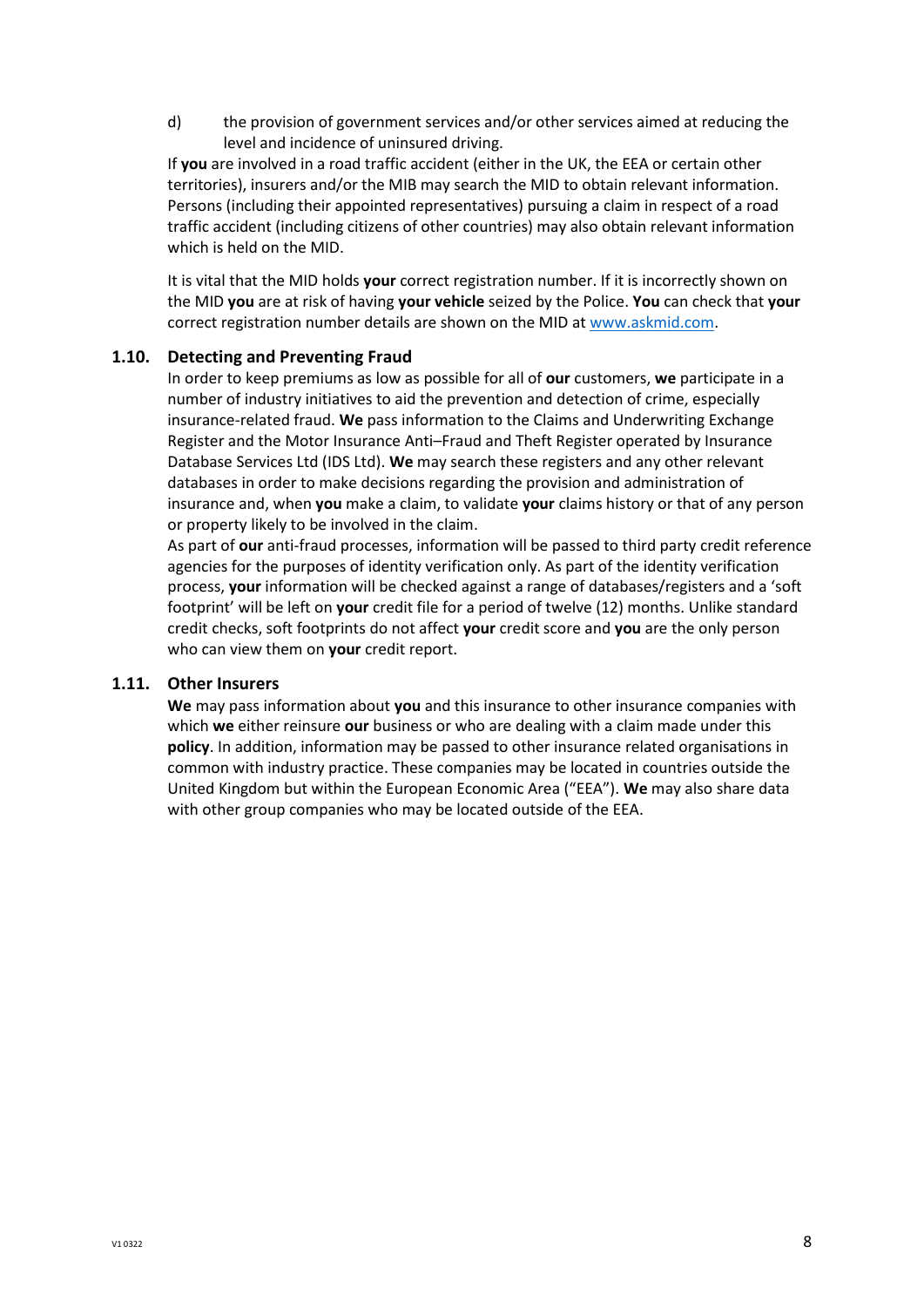# **2. Definitions and interpretation**

# 2.1. **Interpretation**

Words shown in bold have a particular defined meaning. **You** should refer to the Definitions to obtain the full meaning of such terms. Also, where the context requires:

- 2.1.1. words in the singular will include the plural and vice versa; and
- 2.1.2. words expressed in one gender shall include all genders; and
- 2.1.3. references to 'a person' shall include any individual, company, partnership, or any other legal entity;
- 2.1.4. references to a statute, regulation or trade terms of contract will be construed to include all its amendments or replacements.

# **2.2. Definitions**

- 2.2.1. **Accessories** means **your vehicle's** standard **accessories**, spare parts or components, including the makers' standard tool kit and safety equipment.
- 2.2.2. **Approved repairer** means a motor **vehicle** repairer authorised by **us** or **our** representative to repair **your vehicle** following a valid claim under the 'Loss or damage to **your vehicle'** section.
- 2.2.3. **Certificate of Motor Insurance** means the document required by law to evidence the existence of the minimum compulsory insurance which describes who may drive **your vehicle** and the purpose for which it may be used.
- 2.2.4. **Courtesy car/vehicle** means a **vehicle** loaned to **you** by **our approved repairer** whilst **your vehicle** is being repaired following a valid claim under the 'Loss or damage to **your vehicle**' section.
- 2.2.5. **Endorsement** means a change in the terms of insurance.
- 2.2.6. **Excess** means the first part of each and every claim for which **you** are responsible. If more than one **vehicle** is involved in the same incident, the **excess** shown in the **schedule** shall a apply to each **vehicle** separately.
- 2.2.7. **Fire** means **fire**, lightning, explosion, or self-ignition.
- 2.2.8. **Garage** means a permanent enclosed four-sided structure comprising of brick, stone, steel or concrete built sides with a roof and a securable door entrance which is **your** private property (i.e. not a communal parking facility).
- 2.2.9. **Hazardous goods** means:
	- a) Explosives or Radioactive Materials as defined under The United Nations Model Regulations on the Transport of Dangerous Goods 14th revised edition (2005) Classifications 1 & 7 (except for exempt amounts);
	- b) flammable liquids or gases in road or container tankers
- 2.2.10. **In-vehicle entertainment, communication and navigation equipment** means permanently fitted media players, telephones, CB radios and satellite navigation equipment. Portable items (such as radar detection equipment, personal digital assistants or portable GPS navigators), audio and visual media are not included within this definition.
- 2.2.11. **Market value** means the cost of replacing **your vehicle** with one of similar type, age and condition at the time of loss or damage as assessed by an automotive engineer in conjunction with the published trade guides and websites.
- 2.2.12. **Minimum cover** means the minimum level of cover provided to satisfy the **Road Traffic Act** in respect of liability for the death of or injury to other people and damage to their property.
- 2.2.13. **Period of Insurance** means the period shown in the **schedule** and **Certificate of Motor Insurance** for which **we** have agreed to cover **you** and for which **you** have paid the premium.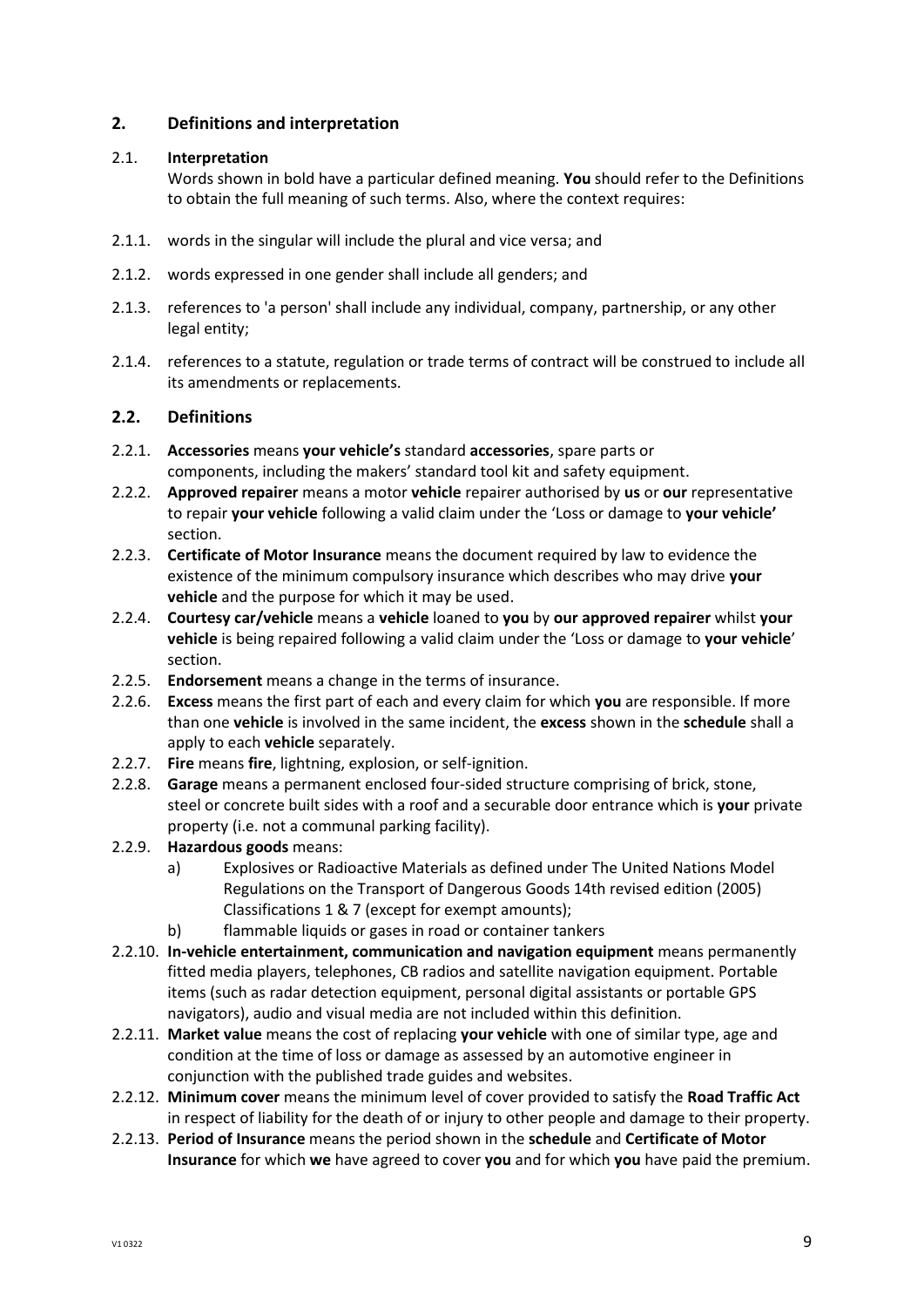- 2.2.14. **Personal effects** means **your** and/or the driver's and/or any passenger's personal property in **your vehicle** at the time of an accident.
- 2.2.15. **Policy** means the contract of insurance formed of the documents described in '**Our** contract with **you**' clause of the introduction.
- 2.2.16. **Private car** means a **vehicle** (including its **accessories**) which is a passenger carrying **vehicle** not exceeding eight (8) seats (excluding the driver) mentioned by description, category or registration mark in the **schedule** and unless otherwise agreed, registered in Great Britain or Northern Ireland.
- 2.2.17. **Proposal form** means the application for insurance and declaration completed by **you** or on **your** behalf which forms a part of **your** basis of fair presentation.
- 2.2.18. **Road Traffic Act** means the law which governs the driving or use of any motor **vehicle** within the United Kingdom (including the **Road Traffic Act 1988** and all related and subsequent legislation) or any other country in which this insurance may provide cover as defined in the Foreign Use section of this **policy**.
- 2.2.19. **Schedule** means the document titled **schedule** that includes **your** name and address, the premium and other variables to this **policy** (including **endorsement** clauses) and is incorporated in this **policy** and accepted by **you**. **Your schedule** may be re-issued from time to time where each successor **schedule** overrides the earlier document.
- 2.2.20. **Statement of Fact** or **Statement of Insurance** means the form that shows the information that **you** gave **us** or that was given on **your** behalf at the time **you** applied for insurance.
- 2.2.21. **Territorial limits** means England, Northern Ireland, Scotland, Wales, the Isle of Man and the Channel Islands and shall include transit by sea, air and rail within and between these places
- 2.2.22. **Trailer** means **trailer**, **semi-trailer**, or **container** used for carrying goods, but which cannot be driven itself.
- 2.2.23. **We/Us/Our/the Insurer** means Accredited Insurance (Europe) Ltd UK Branch and where the context requires Blagrove Underwriting Agency Limited.
- 2.2.24. **You/Your** means the company or person(s) named as "**the insured**" in the **schedule**, or as "**the policyholder**" in the **Certificate of Motor Insurance** or renewal notice applying to this insurance.
- 2.2.25. **Vehicle** means any motor **vehicle** which is stated on the **schedule**, together with its **accessories**.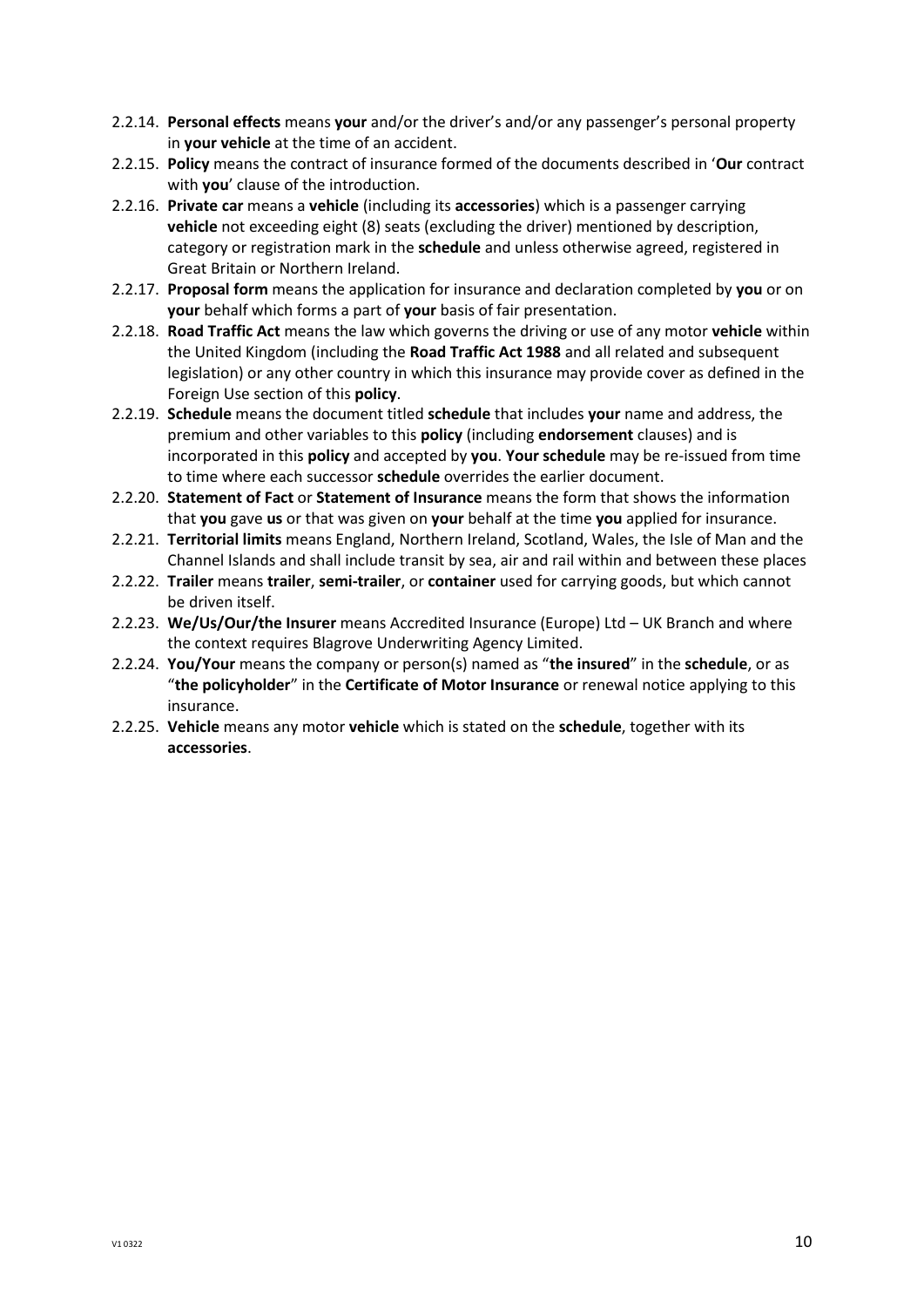# **3. Our service commitment**

# 3.1. **Complaints**

- 3.1.1. **We** strive to provide an excellent service to all **our** customers but occasionally things can go wrong. **We** take all complaints seriously and endeavour to resolve all customers' problems promptly. If **you** have a question about this insurance or complaint about **your** broker, **you** should contact **your** broker.
- 3.1.2. If **your** complaint is in relation to this insurance or a claim **you** should write to **us** at Complaints Handling, Blagrove Underwriting Agency Ltd, 34 Lime Street, London EC3M 7AT.
- 3.1.3. If, after making a complaint:
	- a) **you** feel that the matter has not been resolved to **your** satisfaction; or
	- b) **we** have not responded within eight weeks of **your** original complaint to **us**; and
	- c) **you** are an eligible complainant; **you** may contact The Financial Ombudsman Service whose address is:

Exchange Tower, Exchange Square; London E14 9SR.

Telephone 0300 123 9 123 or 0800 023 4567

Website: http://www.financial-ombudsman.org.uk/consumer/complaints.htm.

- 3.1.4. Making a complaint to the Financial Ombudsman Service (FOS) does not affect **your** rights under this **policy**.
- 3.1.5. A summary of **our** complaint handling procedure is available on request and will also be provided to **you** when acknowledging a complaint.
- 3.1.6. The FOS will only consider a complaint if **you** are an eligible complainant and if:
	- a) **we** have been given an opportunity to resolve it; and
	- b) **we** have given **you** a final response letter and **you** has referred **your** complaint to the FOS within six (6) months of **our** final response letter; or
	- c) **we** have not responded to **your** complaint with a decision within eight (8) weeks.
- 3.1.7. **You** may also be able to refer **your** complaint to:

Office of the Arbiter for Financial Services, 1st Floor St Calcedonius Square, Floriana FRN 1530 Malta, telephone (+356) 212 49245 if **you** are not satisfied with **our** final response or **we** have not responded within fifteen (15) working days. **You** will have to pay EUR 25.00 at the time of making **your** complaint to the Arbiter to use this service.

About the Office of the Arbiter for Financial Services

The Office of the Arbiter for Financial Services considers that a "complaint" refers to a statement of dissatisfaction addressed to an insurance undertaking by a person relating to the insurance contract or the service he/she has been provided with. The terms "person" does not specify that this is limited to individuals and therefore any **policy**holder, insured person, beneficiary and injured third party (irrespective of the country of residence or where the risk in situated) is eligible to make a complaint.

For more information on the Office of the Arbiter for Financial Services and its complaints process, please visit https://financialarbiter.org.mt/en/Pages/Home.aspx

The complaints procedure is without prejudice to **your** rights to take legal proceedings.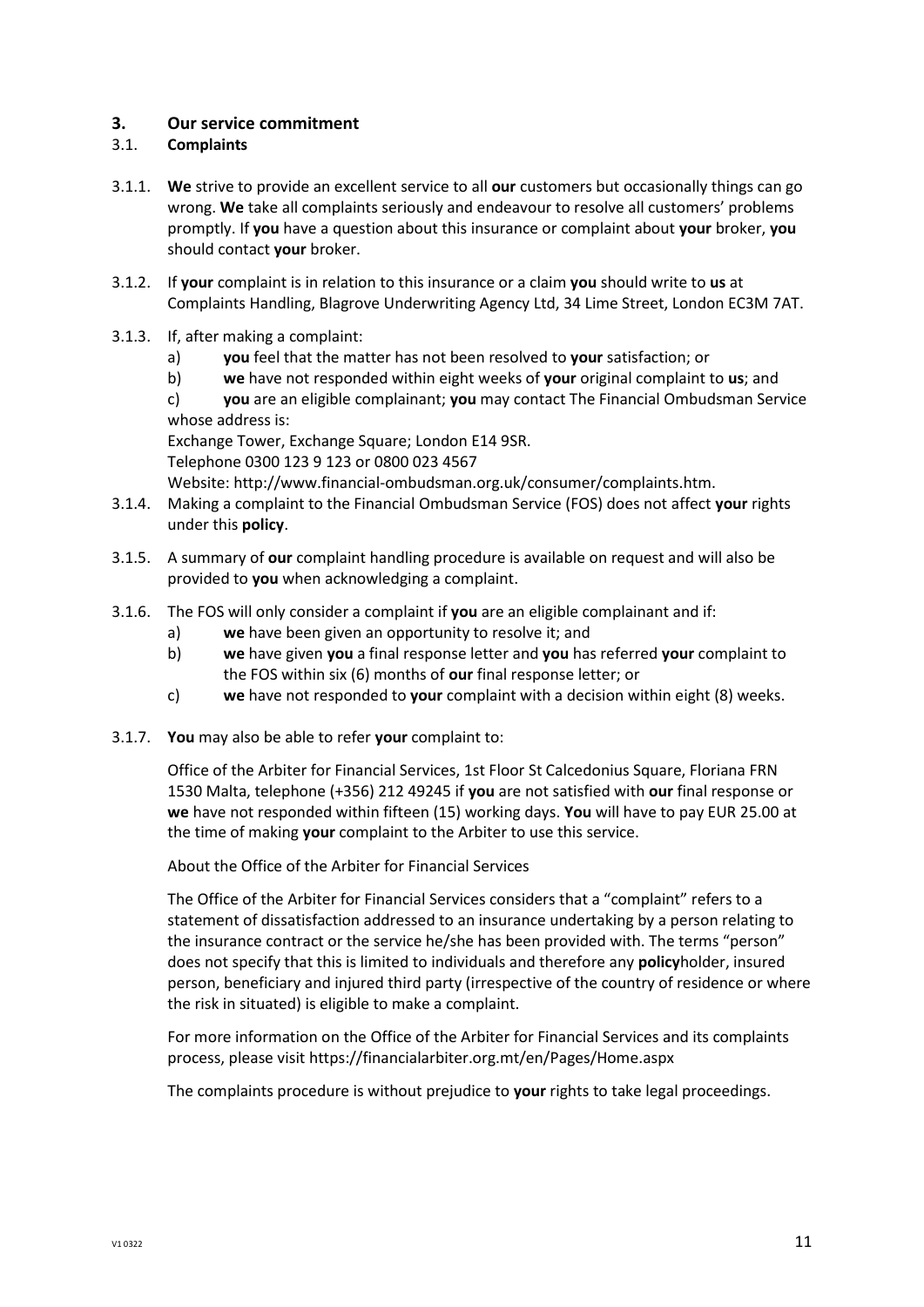# **3.2. Financial Services Compensation Scheme**

The Financial Services Compensation Scheme covers this **policy**. **You** may be entitled to compensation from the Scheme if **we** are unable to meet **our** obligations under this contract.

Entitlement to compensation under the Scheme depends on the type of business and circumstances of the claim. Further information about compensation scheme arrangements is available from the Financial Services Compensation Scheme 10th Floor, Beaufort House, 15 St Botolph Street, London EC3A 7QU or from their website [\(www.fscs.org.uk\)](http://www.fscs.org.uk/)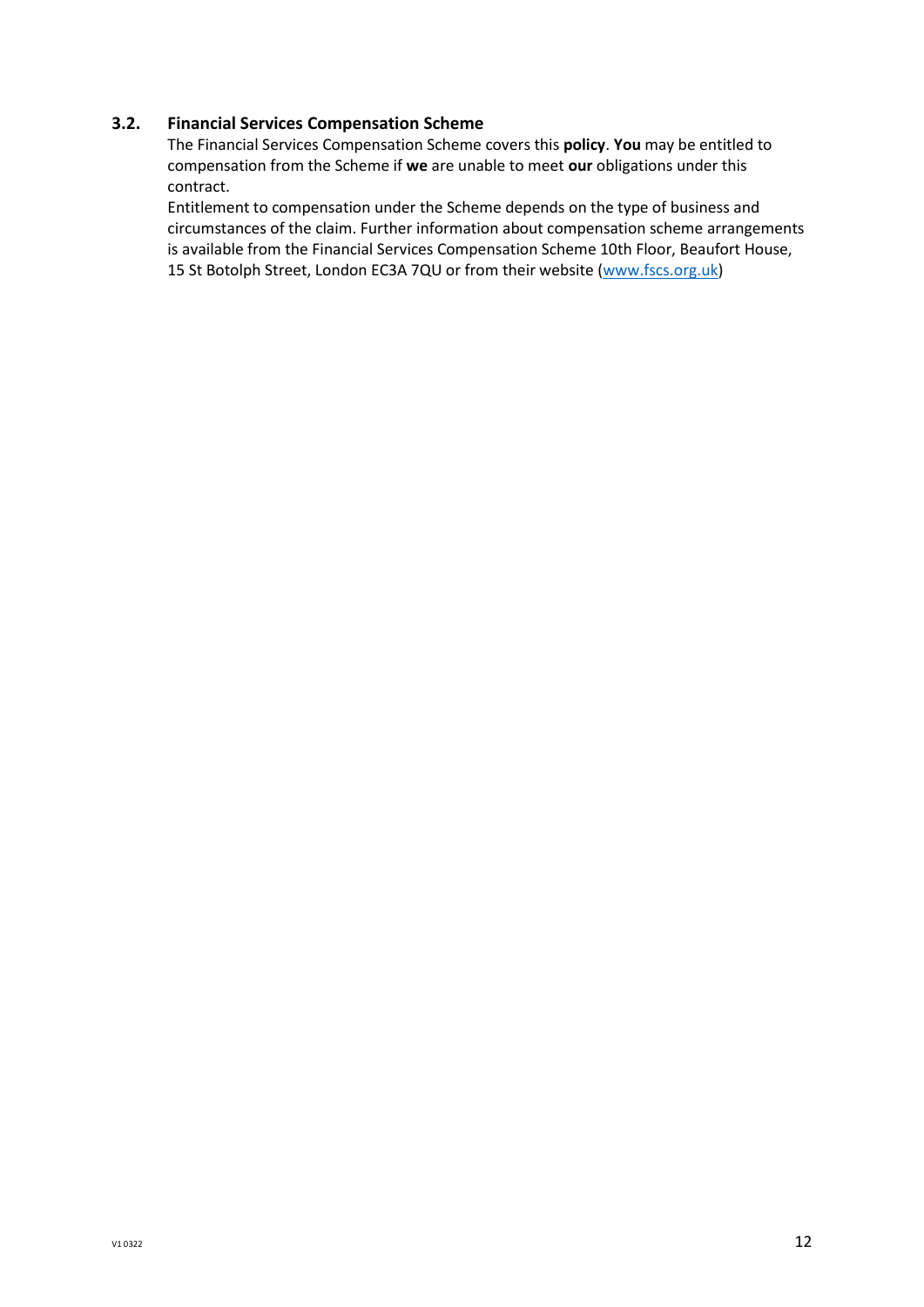# **4. Cover**

The cover provided for **you** by this insurance is shown in the **schedule** and determines which sections of the document apply.

| <b>Section Description</b>                                                 |                                                | Cover Applicable |                              |                        |
|----------------------------------------------------------------------------|------------------------------------------------|------------------|------------------------------|------------------------|
|                                                                            |                                                | Comprehensive    | Third Party,<br>Fire & Theft | Third<br>Party<br>Only |
| Section 1 - Liability to others                                            |                                                | Yes              | Yes                          | Yes                    |
| Section 2 - Loss of or damage to<br>your vehicle                           |                                                |                  |                              |                        |
|                                                                            | A. Accidental and<br>flood damage              | Yes              | No                           | No                     |
|                                                                            | <b>B.</b> Malicious<br>damage and<br>vandalism | Yes              | No                           | No                     |
|                                                                            | C. Fire                                        | Yes              | Yes                          | No                     |
|                                                                            | D. Theft or<br>attempted theft                 | Yes              | Yes                          | No                     |
| Section 3 - Glass cover                                                    |                                                | Yes              | No                           | No                     |
| Section 4 - Personal belongings                                            |                                                | Yes              | No                           | No                     |
| Section 5 - Medical expenses                                               |                                                | Yes              | No                           | No                     |
| Section 6 - Emergency<br>accommodation                                     |                                                | Yes              | No                           | No                     |
| Section 7 - Personal accident                                              |                                                | Yes              | <b>No</b>                    | No                     |
| Section 8 - Foreign use                                                    |                                                | Yes              | Yes                          | Yes                    |
| Section 9 - No claims bonus                                                |                                                | Yes              | Yes                          | Yes                    |
| Section 10 - Use by the motor<br>trade, hotels, and car parks              |                                                | Yes              | Yes                          | Yes                    |
| Section 11 - In-vehicle<br>entertainment, communication,<br>and navigation |                                                | Yes              | Yes                          | No                     |

# **The General Exclusions, Exceptions, Conditions and General Conditions apply to your insurance whatever cover you have.**

**Your policy schedule** provides details of any special cover, **excesses**, **endorsement**s, exceptions, conditions, or exclusions which apply to **your policy**.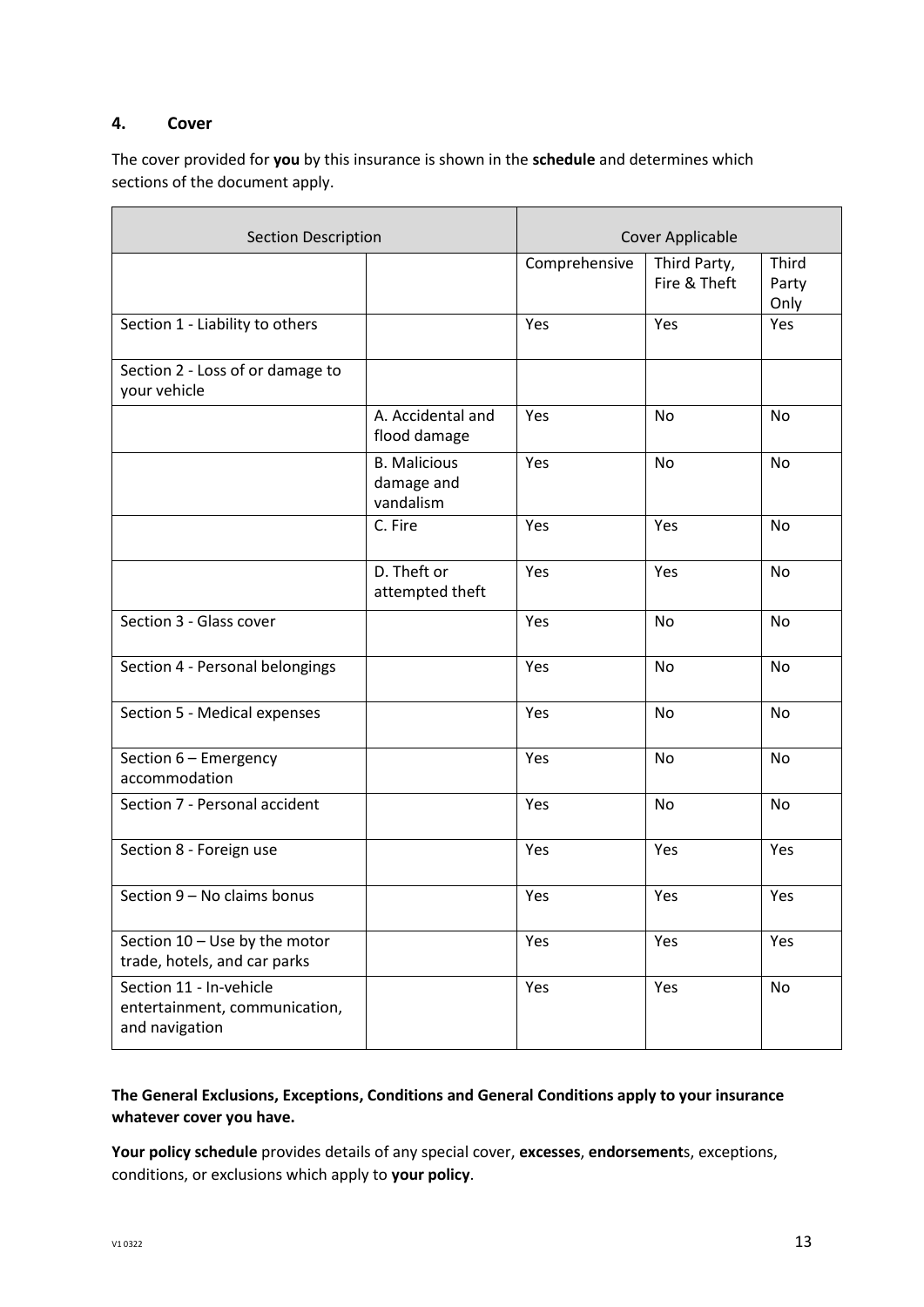# **5. Section 1 - Liability to others**

#### **5.1. Indemnity**

**We** will indemnify **you** for any amount that **you** are legally liable to pay for damages (including claimants' costs that are recoverable from **you**), in the event of:

- 5.1.1. Death of or bodily injury to any person;
- 5.1.2. Damage to property of others; as a result of an accident whilst **you** are driving, using or in charge of **your vehicle**

#### **5.2. Indemnity to others**

**We** will also indemnify

- 5.2.1. any other person driving, using or in charge of **your vehicle**, provided that they are shown as permitted on **your** current Certificate of Insurance and **policy schedule**, and that they have **your** permission;
- 5.2.2. any person is using (but not driving) **your vehicle** with **your** permission, provided that the use is for social, domestic and pleasure purposes (i.e. not used for business purposes);
- 5.2.3. any passenger is travelling in, or getting into or out of **your vehicle**;
- 5.2.4. at **your** request the owner of the **vehicle**, where such **vehicle** is loaned, leased or hired to **you** (other than under a hire purchase agreement);
- 5.2.5. any principal for any legal liability incurred by **you** when using the **vehicle** for contract work on behalf of the principal so long as **you** have arranged with the principal for the conduct and control of all claims for which **we** may be liable to be vested in **us**;

Provided that the person claiming indemnity is not entitled to indemnity under any other **policy**; and shall, as though they were the Insured, observe, fulfil and be subject to the terms, exclusions, and conditions of this **policy** in so far as they apply:

# **5.3. Limit of liability for third party property damage**

The maximum amount **we** will pay under this section in respect of property damage is:

5.3.1. For any claim involving damage to property, the most **we** will pay for any one claim, or series of claims arising out of one incident is five million pounds (£5,000,000)

#### **5.4. Cross Liability**

If this **policy** is issued in the name of more than one party, the cover provided by this section shall apply as if separate policies had been issued to each of the parties jointly named as the **policy**holder but **our** total liability for all claims shall not exceed the limits of indemnity stated in this **policy**.

#### 5.5. **Defence costs**

If there is an accident that is covered under this insurance, **we** may at **our** absolute discretion consider payment in respect of the following costs:

5.5.1. legal fees and costs incurred in dealing with or defending any action at law by which damages in respect of death, bodily injury or damage are claimed against any person covered by this **policy**;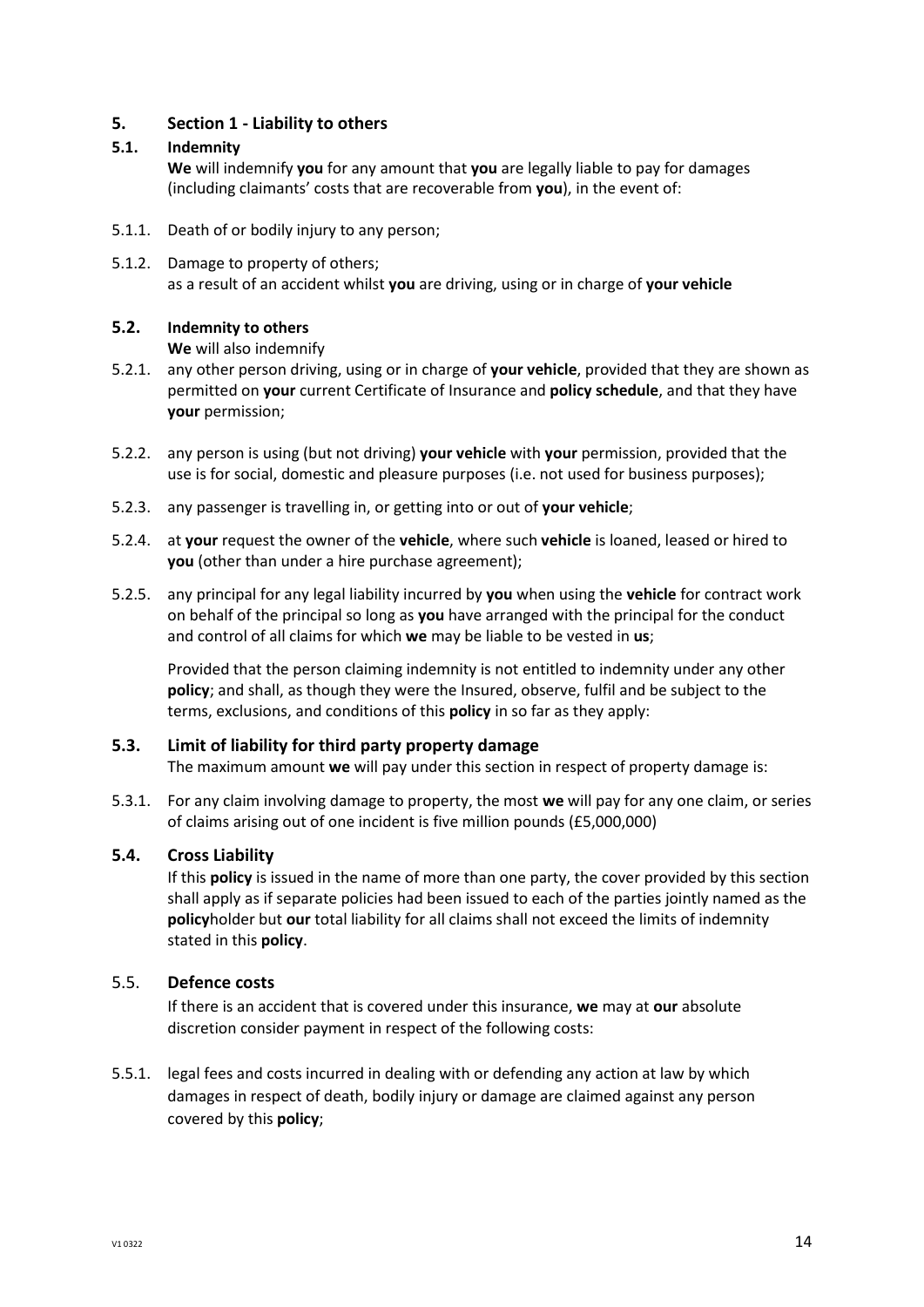- 5.5.2. Solicitors fees for representing **you** at any fatal accident enquiry, Coroner's, Magistrates or similar court; and
- 5.5.3. The reasonable cost of legal services to defend **you** against a charge of manslaughter or causing death by dangerous or reckless driving; and
- 5.5.4. legal expenses in respect of defending any charge brought under the Corporate Manslaughter and Corporate Homicide Act 2007;

If **we** agree to pay these costs under this **policy** the choice and appointment of legal representation and the extent of any assistance that **we** provide will be entirely at **our** discretion. There will be no agreement to pay these costs unless **we** have confirmed this to **you** in writing.

The maximum amount **we** will pay under this clause is one million pounds (£1,000,000) for any one claim or a number of claims arising out of the one incident and in any one **period of insurance**.

#### **5.6. Extensions applicable to this section**

#### 5.6.1. **Emergency treatment**

**We** will pay for emergency treatment that is needed under the **Road Traffic Act** following an accident involving **your vehicle**;

#### 5.6.2. **Towing of disabled vehicles**

**We** will indemnify **you** for **your** liability arising from bodily injury or damage to property that occurs while **you** are towing a disabled mechanically propelled **vehicle**. **We** will not be liable for any loss of or damage to the disabled mechanically propelled **vehicle**, or the property contained in or on said **vehicle**;

#### 5.6.3. **Trailers**

**We** will indemnify **you** for **your** liability arising from bodily injury or damage to property arising from any **trailer** owned by **you** or in **your** custody or control whilst attached to **your vehicle** during the course of a journey, provided that **you** have given us full details of such **trailer** as part of **your** duty of fair presentation.

**We** will not indemnify **you** under this section for any loss or damage to property being conveyed on **your trailer**.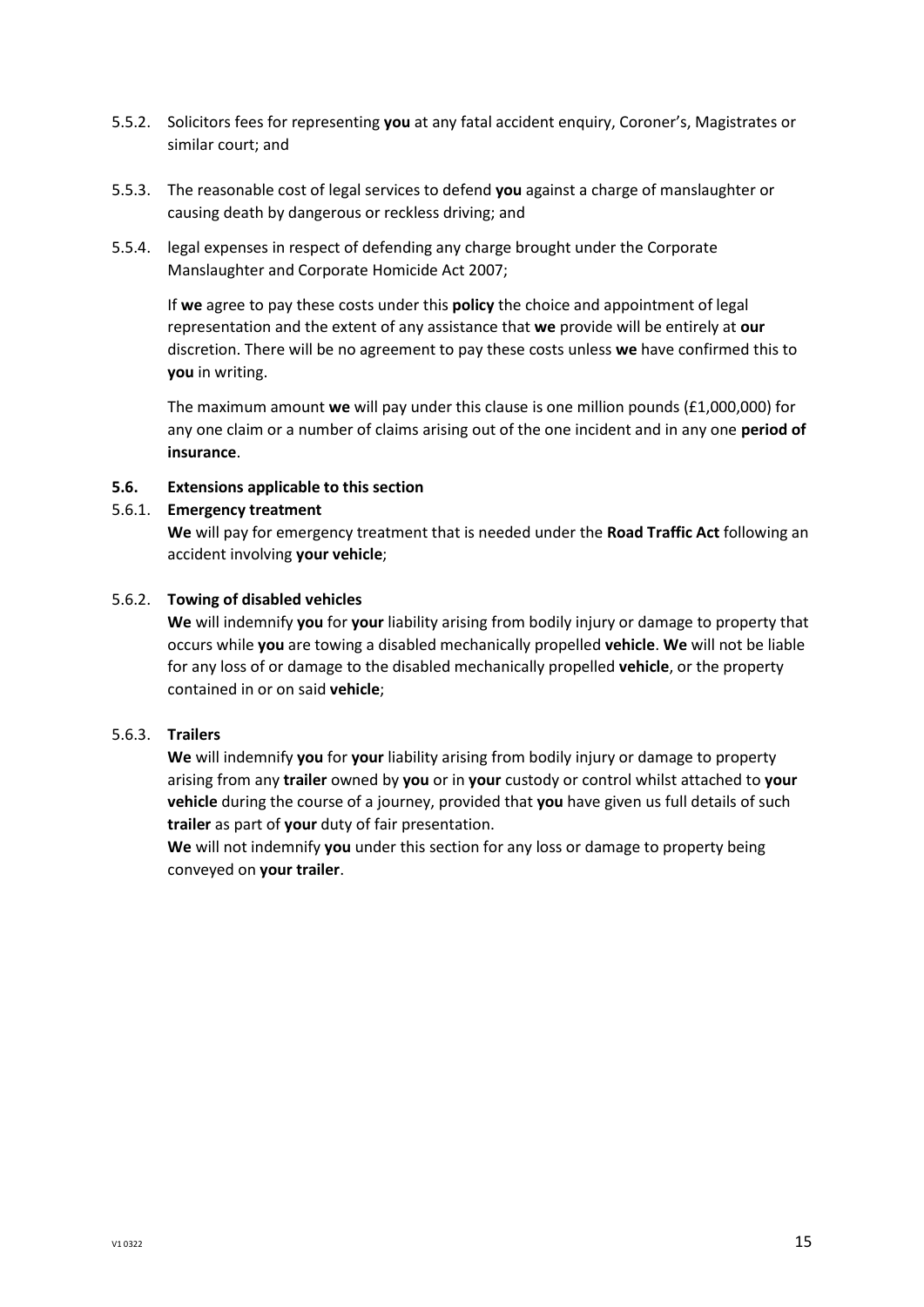# **5.7. Exclusions applicable to this section**

Except where necessary to meet the requirements of any compulsory motor legislation operating within the territorial limits of the **policy**, in addition to the General Exclusions **we** will not indemnify **you** for:

- 5.7.1. **Your policy** does not provide driving other **car**/**vehicle** cover. Please ensure **you** take out alternative insurance if **you** are using any other **vehicle** not covered under **your policy**.
- 5.7.2. death of or injury to the person driving **your vehicle** or in charge of **your vehicle** for the purpose of driving;
- 5.7.3. loss of or damage to:
	- a) **your vehicle** or any other **vehicle** that is in **your** care, custody or control including any **trailer**, caravan or broken-down **vehicle**; or
	- b) property belonging to or held in trust by **you** or in **your** custody or control;
	- c) property being conveyed by, on or in **your vehicle**;
- 5.7.4. loss of or damage to property owned by, or in the care, custody or control of **you** or any other person insured by this **policy**;
- 5.7.5. liability for the death of or injury to any person or loss of or damage to any property caused as a result of the deliberate use of **your vehicle**:
	- a) To cause damage to other **vehicle**s or property; and/or
	- b) To cause injury to any person and/or to put any person(s) in fear of injury.
- 5.7.6. liability for death of or injury to any **your** employee, or any employee of any other person entitled to drive **your vehicle** following an accident which occurs during the course of their work except where **we** must meet the requirements of the **Road Traffic Acts**;
- 5.7.7. liability for death, injury, loss or damage that arises beyond the limits of the carriageway in respect of the bringing to or taking away the load from **your vehicle** by any person other than **your** driver or attendant;
- 5.7.8. Indemnity to any person if there is other insurance already in force which covers the same liability;
- 5.7.9. death, bodily injury or damage to property, arising directly or indirectly out of the operation of any **vehicle** or **trailer** as a tool of trade;
- 5.7.10. loss, damage or liability that is directly or indirectly caused by pollution or contamination;
- 5.7.11. death, bodily injury or damage to property, arising directly or indirectly by the wrongful collection or delivery of a load, or where the load does not conform to the specification of the customer;
- 5.7.12. death, bodily injury or damage to property where **your vehicle** is towing more **trailers** than permitted by law;
- 5.7.13. liability for death, injury, loss or damage that arises out of the use of any tools, goods or personal belongings carried in or on **your vehicle**;
- 5.7.14. any liability **you** have under an agreement or contract unless **you** would be liable anyway if the agreement or contract did not exist;
- 5.7.15. proceedings consequent upon any bodily injury or damage deliberately caused by **you** or any other person insured on this **policy**
- 5.8.16. if any **trailer** or disabled mechanically propelled **vehicle** is being towed otherwise than in accordance with the law;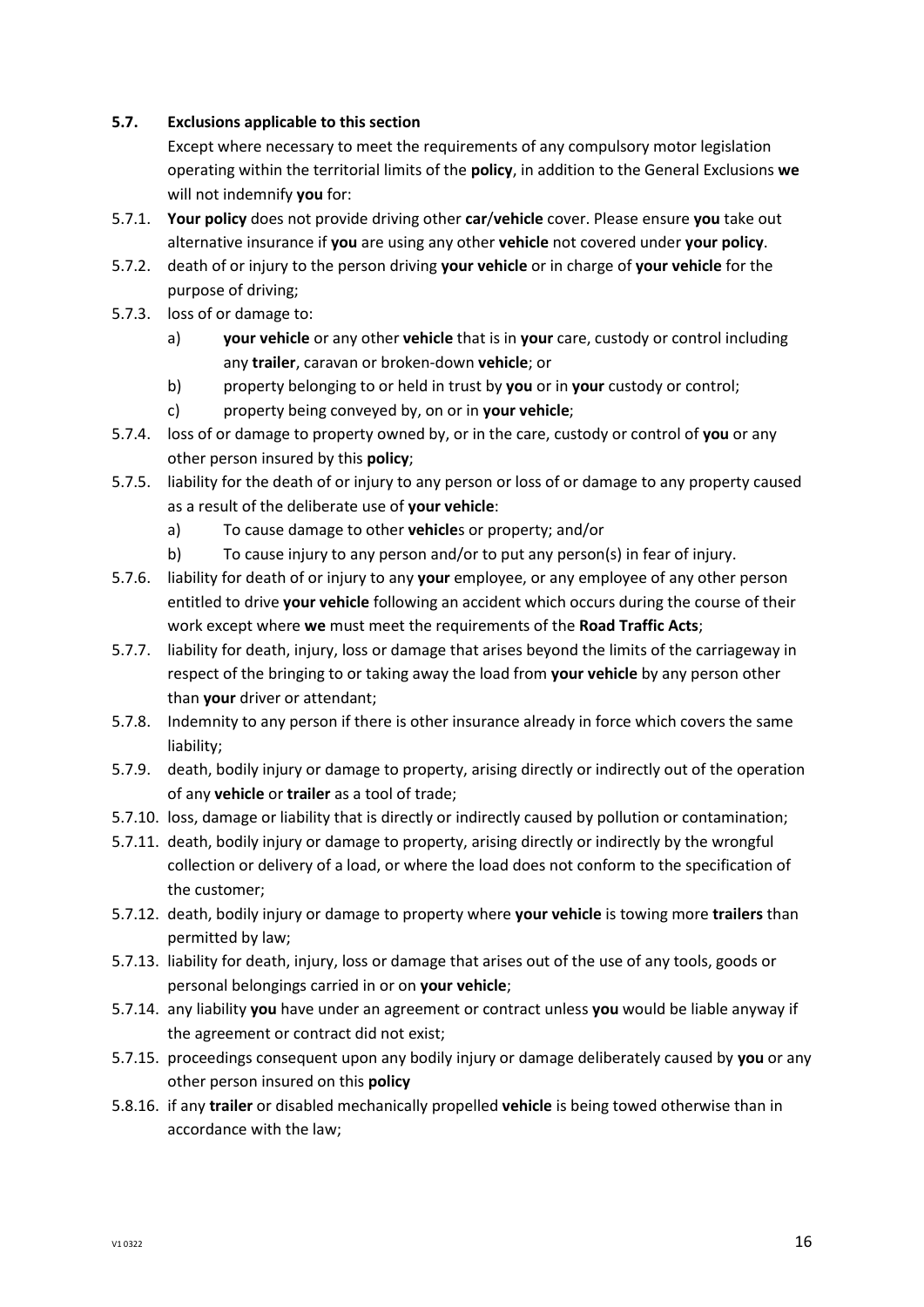# **6. Section 2 - loss of or damage to your vehicle**

# **6.1. Indemnity**

**We** will indemnify **you** for loss or damage to **your vehicle** caused by:

- 6.1.1. Accidental and flood damage;
- 6.1.2. malicious damage and vandalism only when caused by any person not in **your** employ;
- 6.1.3. Fire;
- 6.1.4. Theft or attempted theft.

# **6.2. Basis of settlement**

- 6.2.1. In the event of loss or damage to **your vehicle**, **we** will:
	- a) pay to repair **your vehicle**; or
	- b) replace **your vehicle** with one of a similar type, age or condition; or
	- c) pay **you** the pre-accident value of **your vehicle**.
- 6.2.2. **We** will not pay more than:
	- a) the **market value** of **your** lost or damaged **vehicle**;
	- b) the price **you** paid for **your** lost or damaged **vehicle**;
	- c) the manufacturer's list price for any replacement component part or **accessories**;
	- d) the amount outstanding under the leasing agreement for **your vehicle**;
	- e) the value of the **vehicle** that **you** declared to **us** at the commencement of the **period of insurance;**
- 6.2.3. If **your vehicle** is owned by somebody else (and **we** are aware of this and have agreed cover) or is the subject of a hire purchase agreement, **we** will make any cash payment to the legal owner unless the owner specifically agrees otherwise.

# **6.3. Transport of your vehicle after an accident**

If **your vehicle** is disabled as a result of loss or damage insured by this section, **we** will indemnify **you** for the reasonable costs of protection and removal of **your vehicle** to **our** approved repairs or the nearest suitable repairers and the reasonable cost of delivery to **you** in the United Kingdom after repair;

# **6.4. Repairs**

- 6.4.1. Repairs are undertaken by **our approved repairer**. If **you** choose not to use **our approved repairer**:
	- a) If **your vehicle** is repairable as a result of damage sustained that is covered by **your policy** and the repairer chosen by **you** is not one of **our** authorised repairers, then an additional **excess** of £250 will apply. This **excess** will apply in addition to any applicable **excesses** shown in **your policy schedule**.
	- b) **you** must obtain a written estimate for repair from **your** repairer before instructing the repairer;
	- c) **we** will authorise repairs by **your** repairer only if **we** consider the estimate for repairs reasonable;
	- d) **we** will not pay more than the cost of repairs had the work been undertaken by **our approved repairer**. In these circumstances **we** may at **our** option settle the claim for repairs to **your vehicle** by making a cash payment for the amount quoted by **our approved repairer** less the **excess** which applies to the claim;
	- e) **we** will not guarantee the work after **you** have signed a customer satisfaction note and **your vehicle** has been returned to **you** by the repairer;
	- f) **your** provision of a **courtesy vehicle** will be withdrawn.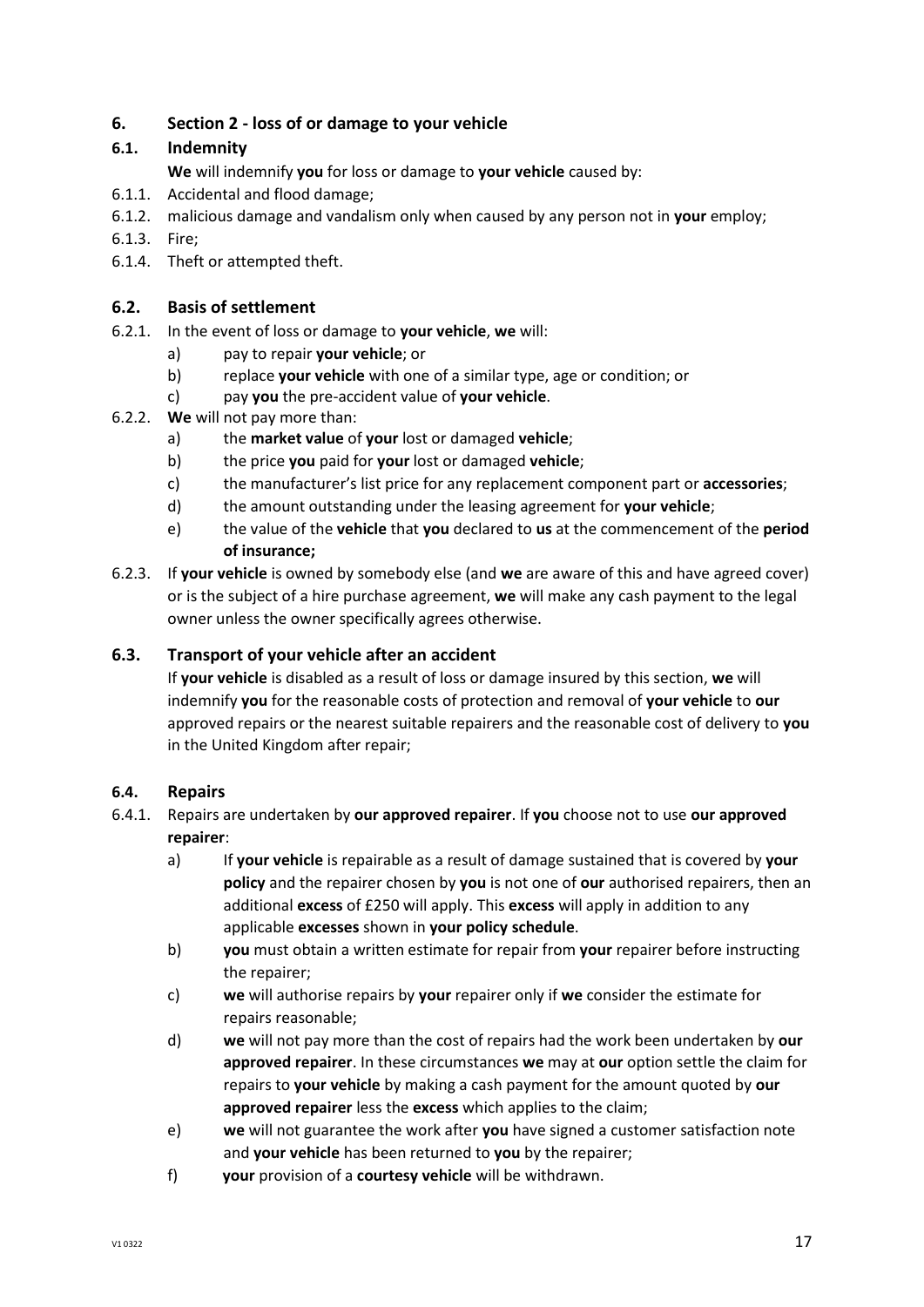- 6.4.2. **We** or the repairer may use parts which have not been supplied by the manufacturer;
- 6.4.3. If parts required for repairing **your vehicle** are not available in the United Kingdom, **our** liability for those parts shall not exceed the manufacturers' last United Kingdom list price or if not listed the price of those parts for the nearest comparable **vehicle** available in the United Kingdom. **We** will not pay the cost of importing parts that are not available in the United Kingdom.

#### **6.5. Courtesy Car**

#### **The provisions of this clause are subject to the availability of a suitable vehicle and is not binding on us.**

If a valid claim is made under this insurance, and **your vehicle** is to be repaired by one of **our approved repairers**, the repairer may provide **you** with a **courtesy car/vehicle** (subject to availability) for the duration of the repairs. If the parts required to repair **your vehicle** are not immediately available to **our approved repairer**, **we** reserve the right to withhold the provision of a **courtesy car/vehicle** until such time as the necessary parts are available and repair work can proceed. If **your vehicle** is accepted by **our approved repairer** as being a repairable proposition, but it is subsequently deemed by **us** to be beyond economical repair, **we** reserve the right to withdraw the **courtesy car/vehicle** immediately.

The **courtesy car/vehicle** can only be provided subject to availability and will be supplied subject to **our approved repairer**'s standard terms and conditions, for use in the United Kingdom only. **Our** aim is to keep **you** mobile rather than the **courtesy car/vehicle** being a replacement for **your vehicle** in terms of status or performance. The **courtesy car/vehicle** will normally be a small **vehicle** of less than 1600cc.

While **you** are in possession of the **courtesy car/vehicle** for the period during which **your vehicle** is being repaired, cover for loss of or damage to the **courtesy car/vehicle** will be provided by this **policy** in accordance with its terms, **endorsements**, and conditions, including **excesses**. **We** will not make a charge for this cover. Any accidents or losses while **you** are in possession of the **courtesy car/vehicle** must be reported to **us** immediately and may affect the future premiums payable under this **policy**.

Driving of the **courtesy vehicle** will be limited solely to those persons named on **your certificate of motor insurance**, and the use, limitations, restrictions, and exclusions as **your certificate of motor insurance**, **policy schedule** and **insurance policy** continue to apply to the **courtesy vehicle**. **You** are not required to inform **us** when **you** are supplied with a **courtesy car/vehicle** from **our approved repairer**.

**You** must return the **courtesy car/vehicle** to **our approved repairer** either when **we** ask **you** to do so or if this insurance falls due for renewal and **you** fail to renew it with **us**.

#### **6.6. Total loss**

- 6.6.1. **We** will normally declare **your vehicle** a total loss;
	- a) If **we** deem the cost of repairing **your vehicle** as uneconomical; or
	- b) If **your vehicle** has been stolen and not recovered.
- 6.6.2. If **your vehicle** is declared a total loss **our** liability will be determined in accordance with the basis of settlement clause;
- 6.6.3. where **we** request so, **you** must provide **us** with:
	- a) the current **Vehicle** Registration document (V5)
	- b) the current MOT certificate, where applicable; and
	- c) all keys to the **vehicle**; and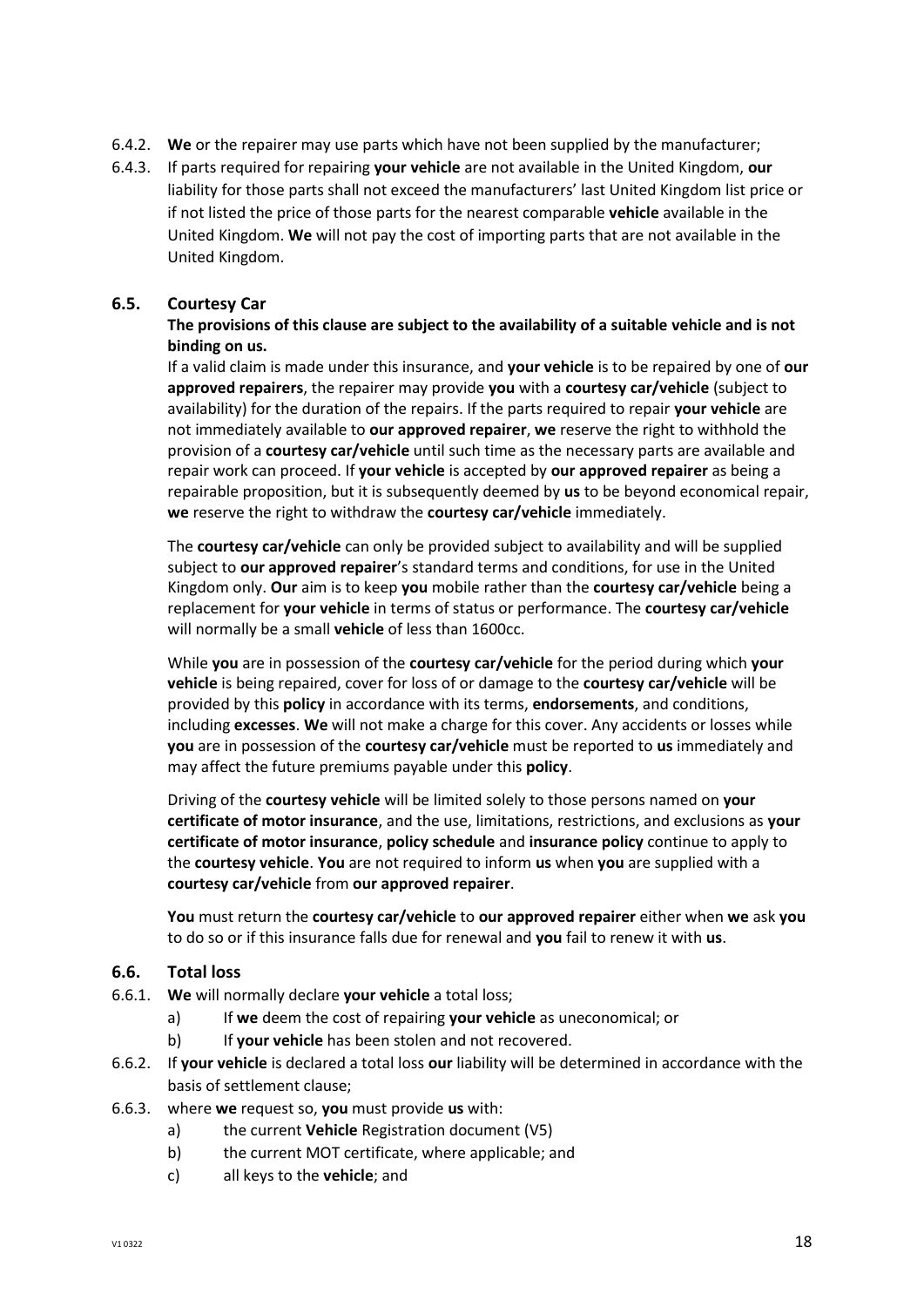- d) the purchase receipt for the **vehicle**; and
- e) any other items **we** may reasonably require;
- 6.6.4. Once **you** have accepted **our** offer, the damaged **vehicle** will become **our** property for disposal in accordance with the Code of Practice for the Disposal of Motor Vehicle Salvage;
- 6.6.5. Once **your** total loss claim has been settled, cover in respect of this **vehicle** will cease immediately and **we** will retain the full premium charged for it. **You** will then have a maximum of 14 days to find a replacement **vehicle** acceptable to **us**.
	- a) If **your vehicle** is eligible and has been accepted on an agreed value basis (this will be shown on **your policy schedule**). **We** will pay the amount shown on **your policy schedule** less the **excess** applicable.

# **6.7. New vehicle replacement (applicable to Comprehensive cover only).**

**We** may, and at **your** request and if available replace **your vehicle** with another of the same make, model and specification following an incident covered by section 2 if all the following applies: -

- a) **You** are the first registered owner of **your vehicle** from new,
- b) is no more than 12 months old from the date of first registration,
- c) has covered less than 12000 miles,
- d) If **we** deem the cost of repairing **your vehicle** uneconomical
- e) **We** can replace **your vehicle** in the UK,
- f) **We** have permission from any person that has a financial interest in **your vehicle**,
- g) **Your vehicle** is not subject to a lease or contract hire agreement or any other similar lease or hire agreement.

# **6.8. Stolen Keys**

If the keys or lock transmitter to **your vehicle** are stolen **we** will pay up to two hundred (£200) (after the deduction of any **excess** that applies to this section) towards the cost of replacing the door locks and/or boot lock, ignition, steering lock, the lock transmitter and central locking interface, providing it can be established that the identity of **your vehicle** or where it is normally kept overnight is known to the person(s) in receipt of such keys or transmitters.

# **6.9. Exclusions applicable to this section**

In addition to the general exclusions, **we** will not indemnify **you** for:

- 6.9.1. The **excess** shown in the **schedule** which to this section of the **policy** and any additional **excess** shown in this section;
- 6.9.2. wear and tear, oxidation, rust, depreciation, vermin, insects, mildew or fungus, faulty workmanship or any other losses which are not directly associated with the incident that causes **you** to claim;
- 6.9.3. Mechanical, electrical, electronic, computer software faults, failures, breakdowns, breakages or malfunctions;
- 6.9.4. Damage to the tyres of **your vehicle** caused by braking, punctures, cuts and bursts unless as a direct result of an accident covered by this **policy**;
- 6.9.5. Damage to **your vehicle** caused by filling its fuel tank with the incorrect fuel;
- 6.9.6. Loss or theft of petrol or diesel fuel;
- 6.9.7. Damage caused by the freezing of liquid in the cooling system of **your vehicle** unless **you** have taken all reasonable precautions as recommended by **your vehicle** manufacturer;
- 6.9.8. legal impounding or destruction of **your vehicle** by order of any government or public authority;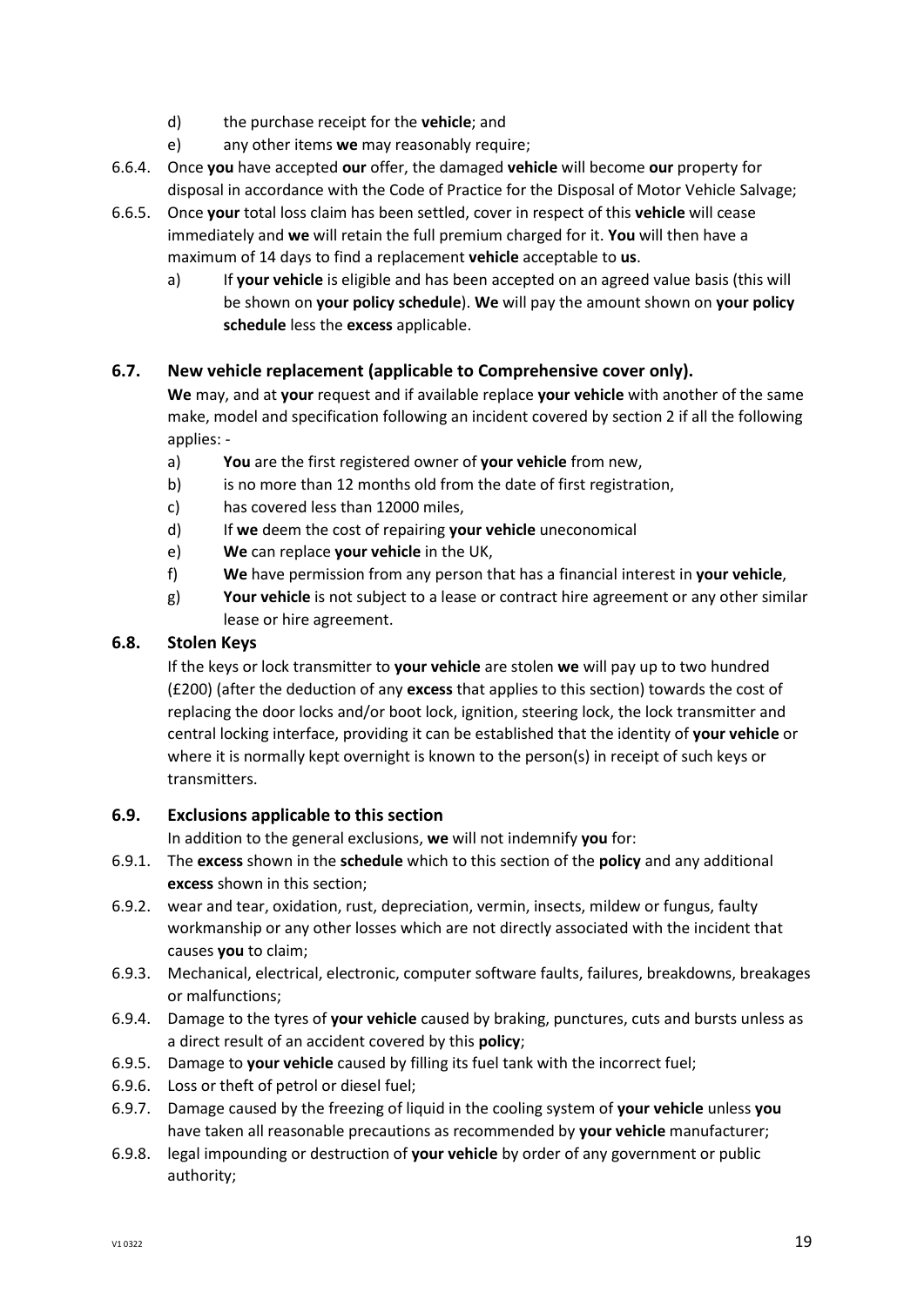- 6.9.9. Loss of or damage to **your vehicle** caused by a deliberate act by **you** or any other person insured on this **policy**;
- 6.9.10. Loss of or damage to **your vehicle** if it is taken, used or driven without **your** permission by a spouse or civil partner, partner, boyfriend or girlfriend, employee or ex-employee, member of the family or household of a permitted driver;
- 6.9.11. Loss of or damage to **your vehicle** if it is involved in a theft or attempted theft and the incident has not been reported to the police and a crime reference number obtained;
- 6.9.12. Loss of or damage to **your vehicle** by fraud, trickery or deception including but not limited to someone claiming to be a buyer, a buying or selling agent, or by **you** accepting a form of payment which a bank or building society will not authorise;
- 6.9.13. theft of **your vehicle** whilst unattended and:
	- a) the locks have not been engaged;
	- b) the keys have been left in, on or in the vicinity of the **vehicle**;
	- c) the immobiliser is either not working or not been activated;
	- d) any of the windows, sunroof or roof (if applicable) has been left open;
- 6.9.14. any additional damage resulting from the **vehicle** being moved by **you** after an accident or **fire** or theft;
- 6.9.15. any reduction in the value of **your vehicle** following damage, whether repaired or not;
- 6.9.16. the cost of repairing, replacing or improving any parts of **your vehicle** which have not been damaged;
- 6.9.17. the cost of repairing or replacing any non-standard parts fitted to **your vehicle** that have not been disclosed to and agreed by **us**;
- 6.9.18. loss of or damage to **your vehicle**'s **accessories** unless loss or damage to **your vehicle** occurs at the same time from the same cause;
- 6.9.19. loss or damage to **your vehicle** caused by or consequent upon the operation of tipping gear;
- 6.9.20. damage to **trailer**(s) unless details of the **trailer**(s) are declared in writing and agreed by **us**;
- 6.9.21. damage to **your vehicle**'s windscreen or window glass;
- 6.9.22. loss of or damage to any portable audio, visual or communication devices or media including computer or gaming equipment, cell phones, smart phones, traffic information systems or CB radio equipment carried in or on **your vehicle**;
- 6.9.23. loss or damage to any tools or goods carried in or on **your vehicle**;
- 6.9.24. loss of or damage to any taxi metering or other related equipment;
- 6.9.25. loss of use, delay, loss of market or any other compensation for any costs incurred as a result of not being able to use **your vehicle** following loss or damage;
- 6.9.26. Any Value Added Tax (VAT) amounts when **you** are VAT registered;
- 6.9.27. Loss of or damage to **your vehicle** if **you** or any named driver have not taken all reasonable precautions to protect and take care of **your vehicle**;
- 6.9.28. Loss of or damage to **your vehicle** by theft or attempted theft, if **we** have requested that an active security and or tracking device must be fitted to **your vehicle**. All security device's must be active and operational at the time of the loss or damage. Evidence and proof may be requested by **us**;
- 6.9.29. Loss of or damage to any modifications unless **we** have agreed to cover these prior to inception and agreed by **us**;
- 6.9.30. **We** won't supply a **courtesy vehicle** unless **you** are using one of **our approved repairers** and **we** won't provide **courtesy vehicle** if **your vehicle** is stolen, total loss or written off;
- 6.9.31. loss of or damage to sheets, tarpaulins, tilts or to any container which is not permanently fitted to **your vehicle**.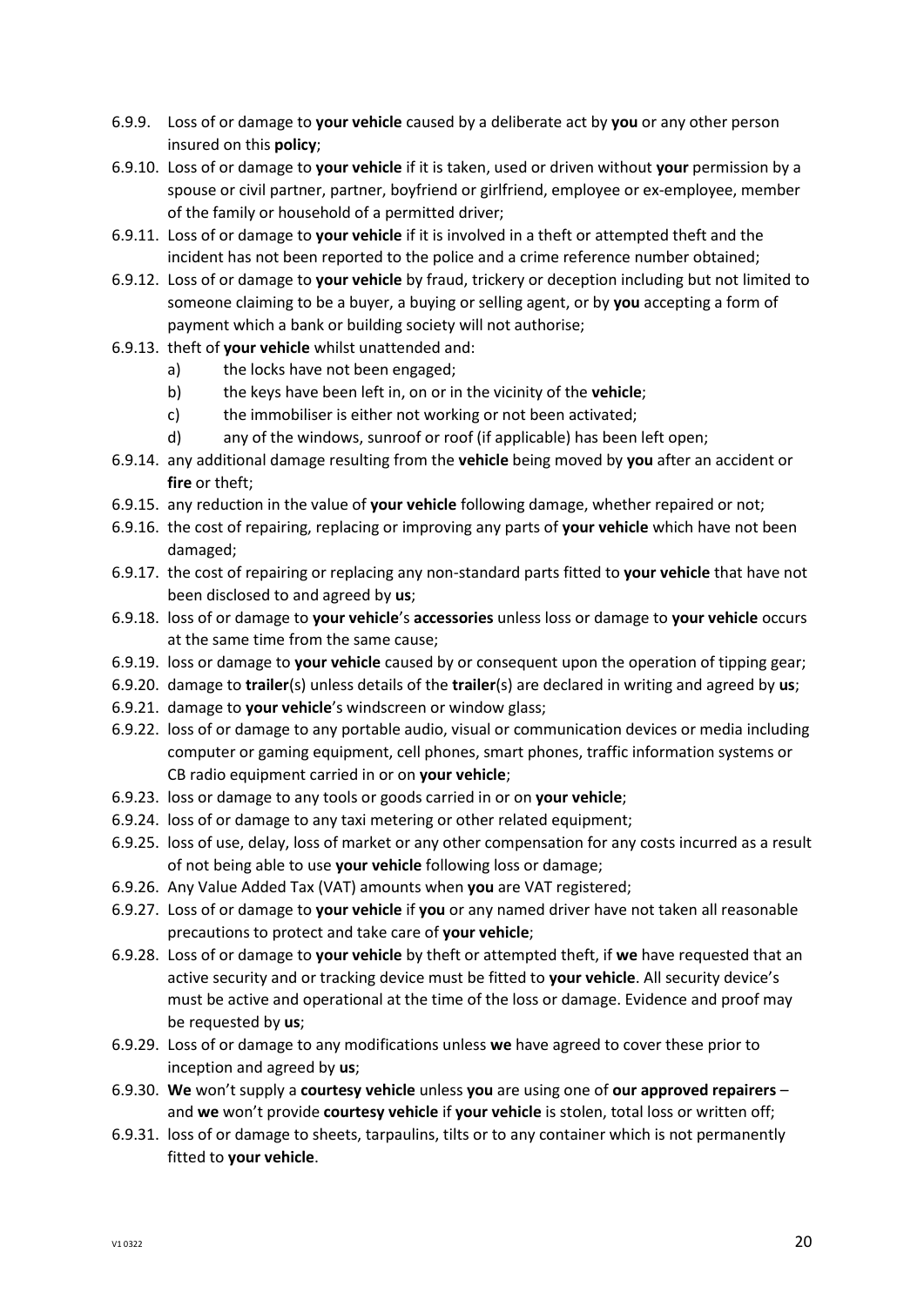# **7. Section 3 – Glass cover**

# 7.1. **Indemnity**

**We** will pay the cost of repair or replacement of accidentally damaged or broken glass in the windscreen, sunroof or side or rear windows of **your vehicle** and any scratching to the bodywork caused by the broken glass, as long as there has not been any other loss or damage. If **your vehicle** is fitted with Advanced Driver Assistance Systems (ADAS) and **you** use **our approved repairer** replacement service, **we** will also pay for the recalibration of cameras or sensors fitted to the windscreen to operate these systems, and without loss to **your** no claims bonus.

# **7.2. Exclusions applicable to this section**

In addition to the general exclusions, **we** will not indemnify **you** for:

#### 7.2.1. **Excess**

The windscreen **excess** shown in the **schedule**; unless the glass is repaired and not replaced where the **excess** shall be twenty five pounds (£25);

#### 7.2.2. **Non authorised suppliers**

Any amount over two hundred and fifty pounds (£250) for each incident, unless the repair or replacement is carried out by **our** recommended windscreen specialists;

#### 7.2.3. **Panoramic roof panels**

Damage to any fixed panoramic glass roof panels that are an integral part of the body structure of **your vehicle**.

# **For windscreen or window claims telephone our claims helpline on: 0330 912 8200**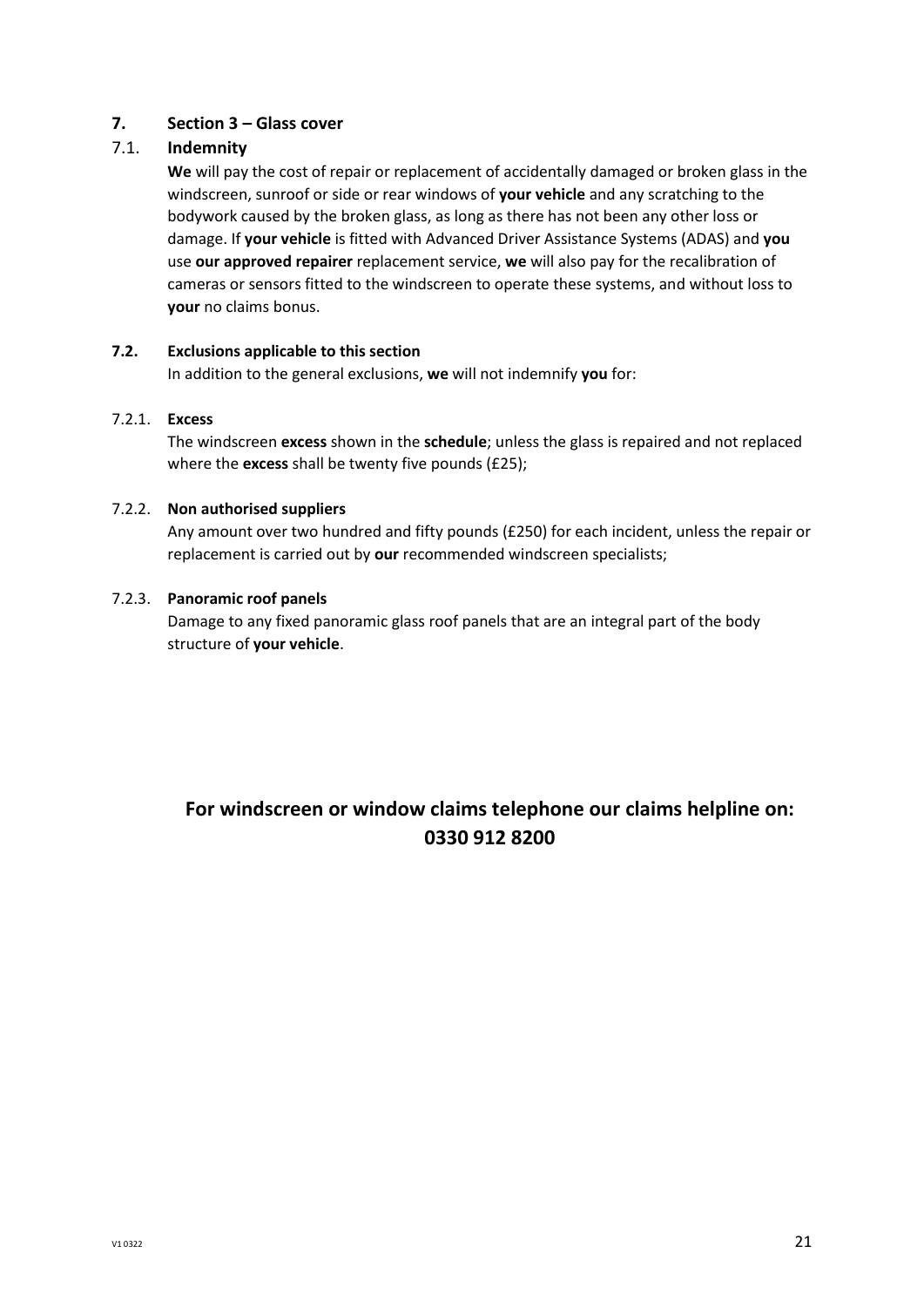# 8. **Section 4 – Loss of or damage to personal effects**

# 8.1. **Indemnity**

**We** will indemnify **you** or **your** driver or passenger for loss or destruction of, or damage to their **personal effects** occurring during the **period of insurance**, provided that the loss occurs as part of an incident for which **we** provide indemnity under this **policy**.

**Our** liability under this section shall be limited to a maximum of two hundred and fifty pounds (£250) for **personal effects** per **vehicle**, regardless of the number of **vehicle**s involved or persons making a claim under this section.

# 8.2. **Exclusions applicable to this section**

In addition to the general exclusions, **we** will not indemnify **you** for:

- 8.2.1. loss or destruction of, or damage to:
	- a) Money, stamps, tickets, documents, credit cards, jewellery, securities or any form of negotiable instruments;
	- b) Portable electronic goods or equipment;
	- c) Goods or samples carried in connection with any trade or business;
	- d) mobile phones, smart phones, portable computers equipment (including tablets and hand held devices) audio and video equipment and media;
	- e) Tools or equipment being carried in connection with any trade or business;
- 8.2.2. loss or destruction of, or damage to **personal effects** where possession of **your vehicle** is obtained by misrepresentation or deception;
- 8.2.3. loss or destruction of, or damage to **personal effects** where possession of **your vehicle** is obtained by theft and:
	- a) the locks have not been engaged;
	- b) the keys have been left in, on or in the vicinity of the **vehicle**;
	- c) the immobiliser is either not working or not been activated;
	- d) any of the windows, sunroof or roof (if applicable) has been left open;
- 8.2.4. loss or destruction of, or damage to **personal effects** arising out of, caused by, resulting from, in consequence of or in any way involving **your** failure or the failure of **your** driver to take such precautions as a prudent person would take to prevent such damage to, loss of or destruction of **personal effects**; or
- 8.2.5. any and all financial or indirect losses arising out of, caused by, resulting from, as a result of or in any way involving damage to, loss of or destruction of **personal effects**.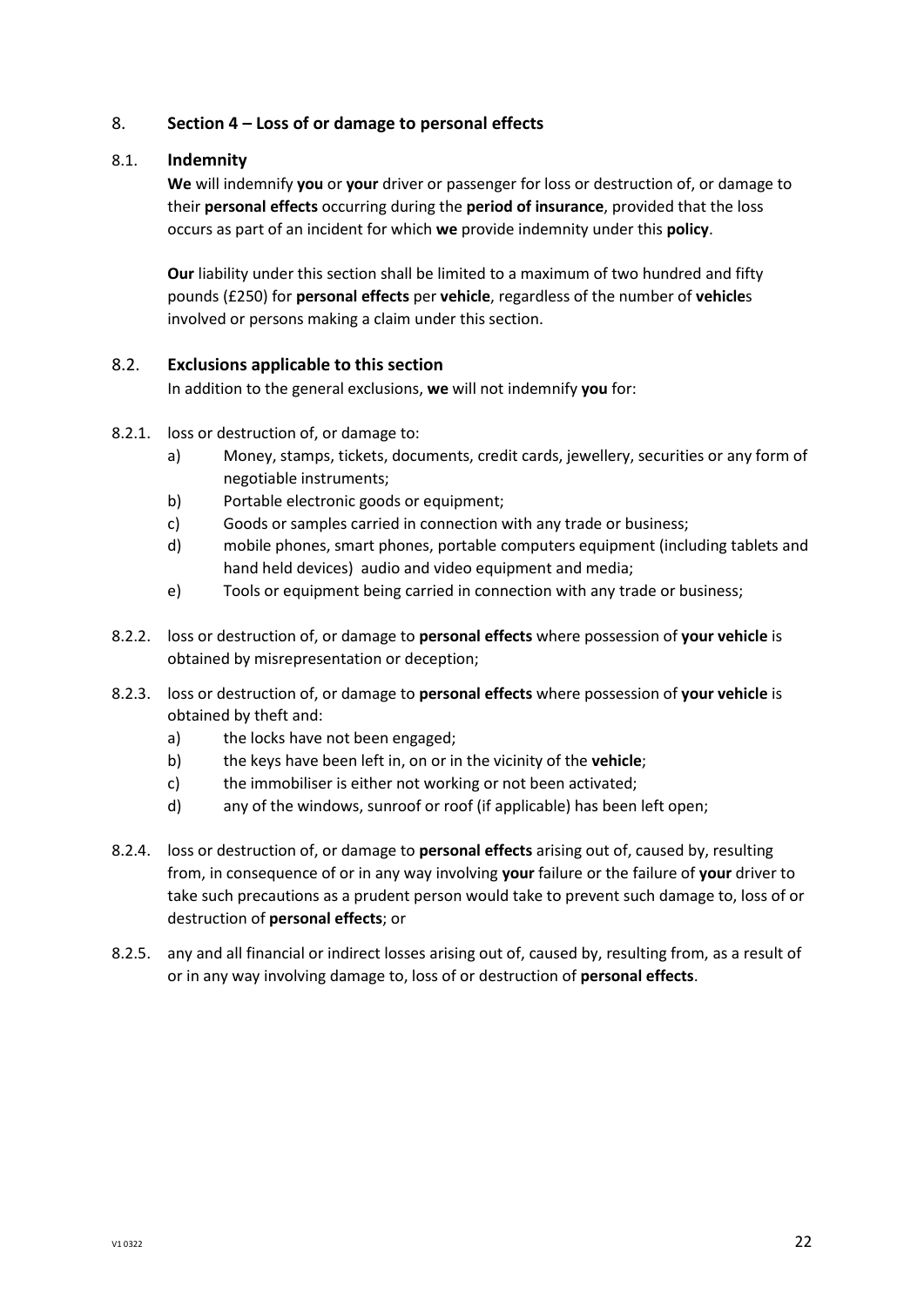# **9. Section 5 – Medical expenses**

If an accident occurs which is covered by this **policy**, **we** will pay up to maximum of five hundred pounds (£500) for each person in **your vehicle** for any medical treatment which is required following injury as a result of such accident.

#### **10. Section 6 – Emergency accommodation**

In the event **you** are deprived of the use of **your vehicle** or **your vehicle** is not road worthy as a result of an accident occurring during the **period** of insurance within the territorial limits and is unable to reach their destination on the same day of the accident, **we** will pay a contribution of up to fifty pounds (£50) per person with a maximum of two hundred pounds (£200) per accident for all persons towards the cost of **your** onward journey or up to two nights' emergency accommodation subject to copies of receipts.

#### **11. Section 7 – Personal accident**

#### 11.1. **Benefits**

**We** will pay up to a limit of five thousand pounds (£5,000) in respect of any one incident if the driver of **your vehicle** is accidentally injured in direct connection with an accident whilst travelling in, or getting onto or out of **your vehicle** provided that:

- 11.1.1. within thirteen (13) weeks of the accident the injury causes:
	- a) the death of the driver; or
	- b) Loss (including irrecoverable loss of use) of any limb;
	- c) irrecoverable loss of all sight in one or both eyes; and
- 11.1.2. the driver is over twenty one (21) years of age and under sixty five (65) years of age on the date of the accident.

**We** will make payment directly to the driver or their legal representative.

#### 11.2. **Exclusions applicable to this section**

- In addition to the General Exclusions, **we** will not provide cover for:
- 11.2.1. for death of or injury to any person:
	- a) Resulting from deliberate action (including any attempt to commit suicide) unless such action is an attempt to save human life;
	- b) When the driver is found to be over the prescribed/legal limit for alcohol;
	- c) When the driver is driving whilst unfit through drugs, whether prescribed or otherwise;
	- d) When the driver fails to provide a sample of breath, blood or urine when required to do so, without lawful reason;
- 11.2.2. further loss of or injury to any limb or eye which was defective prior to any accident;
- 11.2.3. Where the accident has occurred outside the territorial limits;
- 11.2.4. Where a claim can be made under another section of this **policy**.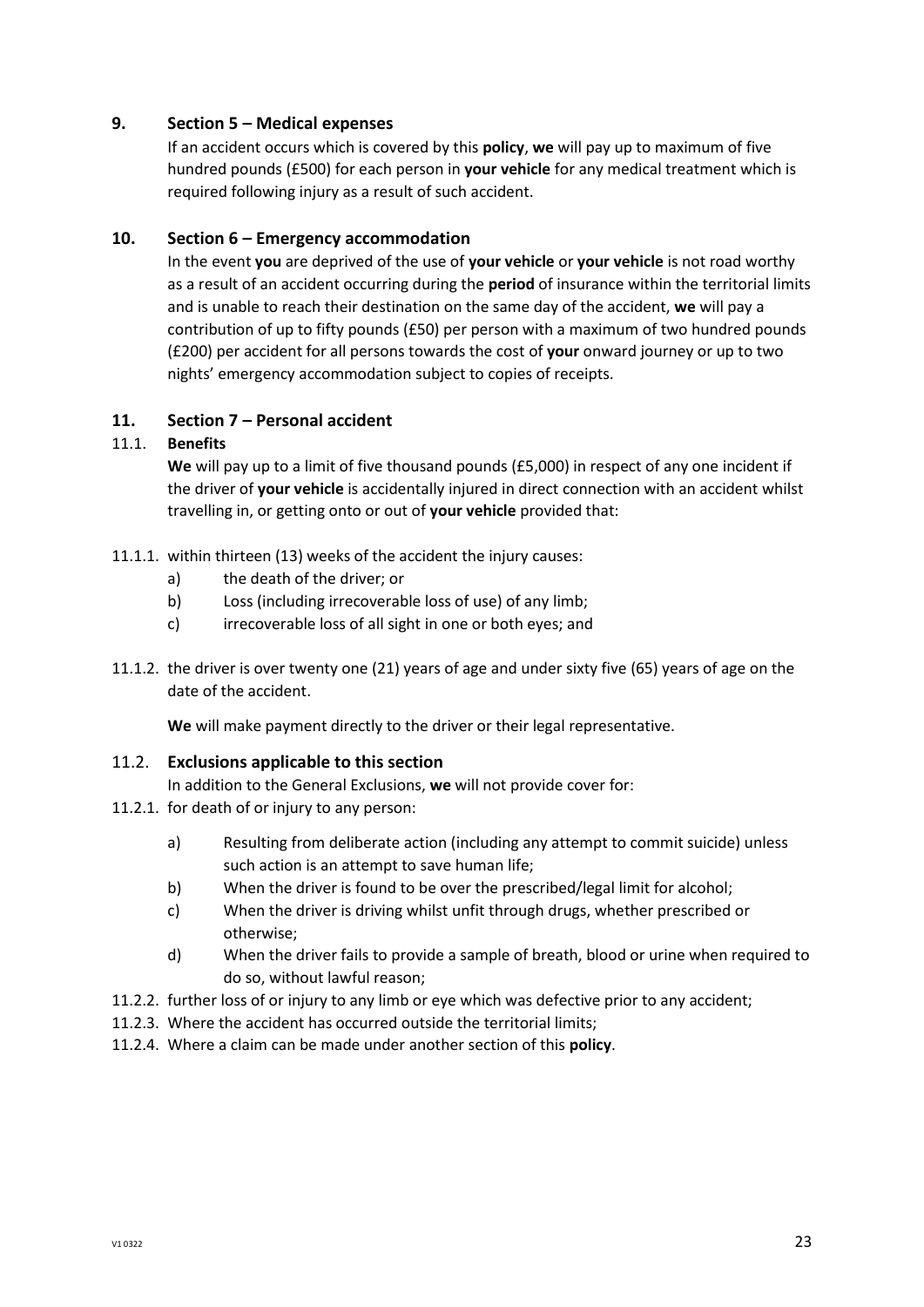# **12. Section 8 - Foreign Use**

# 12.1. **Legal minimum insurance**

**We** will provide the **minimum cover** which is required by law while **your vehicle** is in:

- 12.1.1. Any country which is a member of the European Union (EU); or
- 12.1.2. Any other country in respect of which the European Commission is satisfied has made arrangements to meet the requirements of Article 7(2) of EU Directive 72/166/CEE relating civil liabilities arising from the use of motor **vehicles**.

Provided **you** let **us** know 14 days before **you** travel **you** are covered whilst using **your vehicle** in Great Britain, Northern Ireland, the Isle of Man and the Channel Islands. In addition, you are also covered whilst using **your vehicle** in any country in the European Union, Andorra, Iceland, Norway, Serbia and Switzerland. **We** will insure **your vehicle** up to a maximum of 30 days per policy period.

A green card is no longer required if **you** travel to any of the above countries and **you** or **your driver** must instead have **your** current **certificate of motor insurance** as evidence of compulsory insurance cover. The cover provided under this section is the minimum required by law in the country **you** or **your** driver is visiting from those stated above. Where this cover is less than the **minimum cover** provided in the United Kingdom, then the **minimum cover** required in the United Kingdom will apply.

Please note that the above information may change, therefore **you** must check the latest information with **your** broker before **you** travel. Please also refer to the Motor insures' bureau Website for current information [Driving abroad \(mib.org.uk\)](https://www.mib.org.uk/driving-abroad/)

# 12.2. **Extended cover**

**We** will insure **your vehicle** up to a maximum of 30 days per **period of insurance** for the same level of cover as shown in the **schedule** in any of the countries as set out above for an additional premium with at least 14 days prior notice and provided that:

12.2.1. **your** company or business is permanently domiciled and registered within the territorial limits; and

# 12.2.2. **Your vehicle** is:

- a) taxed and registered within the territorial limits;
- b) is also normally kept within the territorial limits;
- 12.2.3. Social domestic and pleasure use only
- 12.2.4. the travel outside of the territorial limits is of a temporary nature and **we** have agreed in writing to cover **your vehicle** outside the territorial limits.

# 12.3. **Vehicle transportation**

Cover also applies when **your vehicle** is being transported between any of the countries stated above by rail or any recognised sea route by ferry (including loading and unloading) as long as transportation does not exceed sixty five (65) hours in any one journey.

# 12.4. **Application of cover**

The cover provided by this section shall be subject to the General Exclusions and to the limitations and exclusions set out in the following sections:

- 12.4.1. Section 1 Liability to others
- 12.4.2. Section 2 loss or, or damage to **your vehicle**,
- 12.4.3. Section 4 loss or, or damage to **your personal effects**.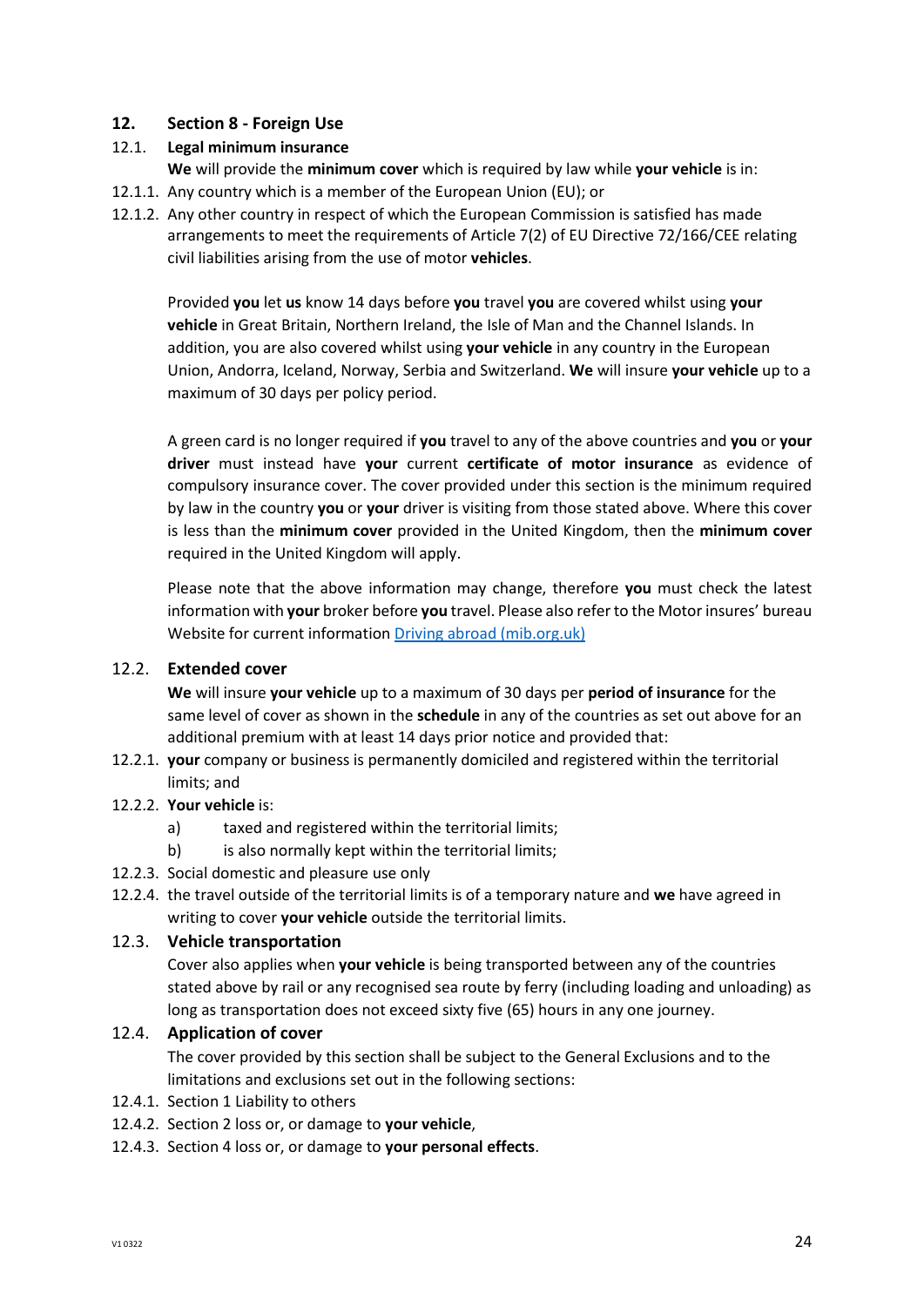#### **13. Section 9 – No Claims Bonus**

If a claim has not been made on **your policy** during the current **period of insurance**, **we** will include a discount in **your** renewal premium. **We** will give **you** a bonus for each claim free year up to the maximum entitlement. Please note this is no guarantee **your** premium will not rise. If a claim is made, **your** no claim bonus entitlement will be reduced in line with **our** no claim bonus scale at the time of renewal. **Your** no claim bonus will not be affected if **we** only pay emergency treatment charges under the **Road Traffic Act**. **You** cannot transfer **your** no claim bonus to anyone else. If more than one **vehicle** is insured, the no claim bonus is earned separately for each **vehicle**.

#### 13.1. **Guaranteed No Claims Bonus.**

When **you** have earned one or more no claims bonus **you** then have the option to pay an additional premium to guarantee **your** no claims bonus. Guaranteed no claims bonus means a claim will not reduce **your** no claims bonus at renewal. Guaranteed no claims bonus does not protect the overall price of **your policy** at renewal. The price of **your policy** may increase following an accident even if **you** were not at fault.

|                          | NCD Applicable at 1st Year Renewal |              |                    |  |
|--------------------------|------------------------------------|--------------|--------------------|--|
| <b>Earned NCD</b>        | 1 Claim                            | 2 Claims     | 2 Claims and above |  |
| $\mathbf 0$              | 0                                  | 0            | 0                  |  |
| $\mathbf{1}$             | 0                                  | 0            | 0                  |  |
| $\overline{\mathbf{c}}$  | 0                                  | 0            | 0                  |  |
| 3                        | $\mathbf{1}$                       | 0            | 0                  |  |
| 4                        | $\overline{2}$                     | 0            | 0                  |  |
| 5                        | 3                                  | $\mathbf{1}$ | 0                  |  |
| 6                        | 3                                  | 1            | 0                  |  |
| $\overline{\phantom{a}}$ | 3                                  | 1            | 0                  |  |
| 8                        | 3                                  | 1            | 0                  |  |
| $>=9+$                   | 3                                  | 1            | 0                  |  |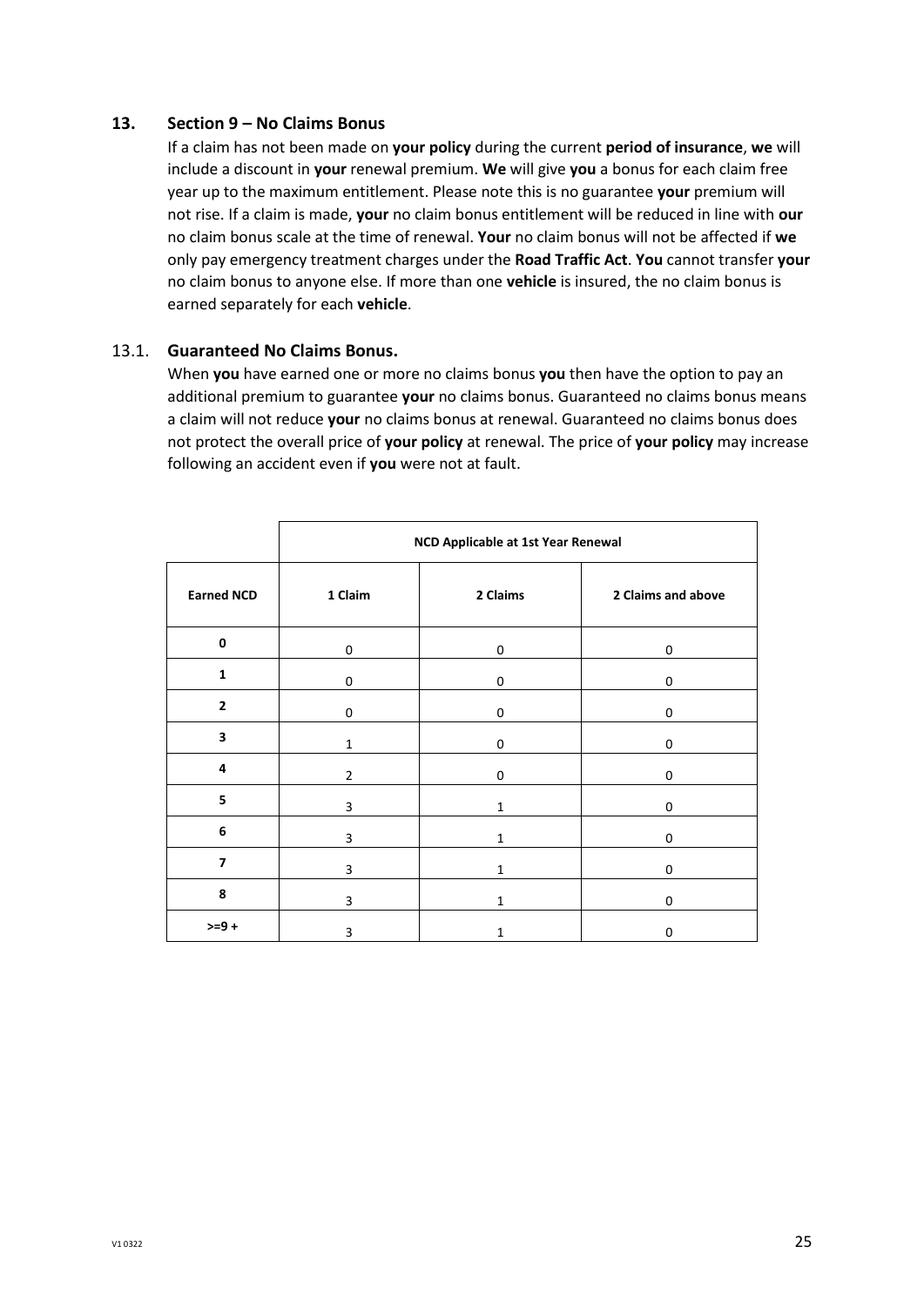# **14. Section 10 – Use by motor trade, hotels, and car parks**

**We** will give **you** the cover under section 2, but will not apply any driving and use restrictions or any **excess** while **your vehicle** is in the custody and control of : a) A member of the Motor trade for service and repair: or

b) An hotel, restaurant, **car** park or similar commercial organisation for parking purposes

#### **15. Section 11 – In Vehicle entertainment, communication, and navigation**

**We** will pay for the loss or damage if permanently fitted to **your vehicle**, provided that the loss occurs as part of an incident for which **we** provide indemnity under this **policy**. The maximum amount **we** will pay under this section is limited to five hundred pounds (£500) following any one incident.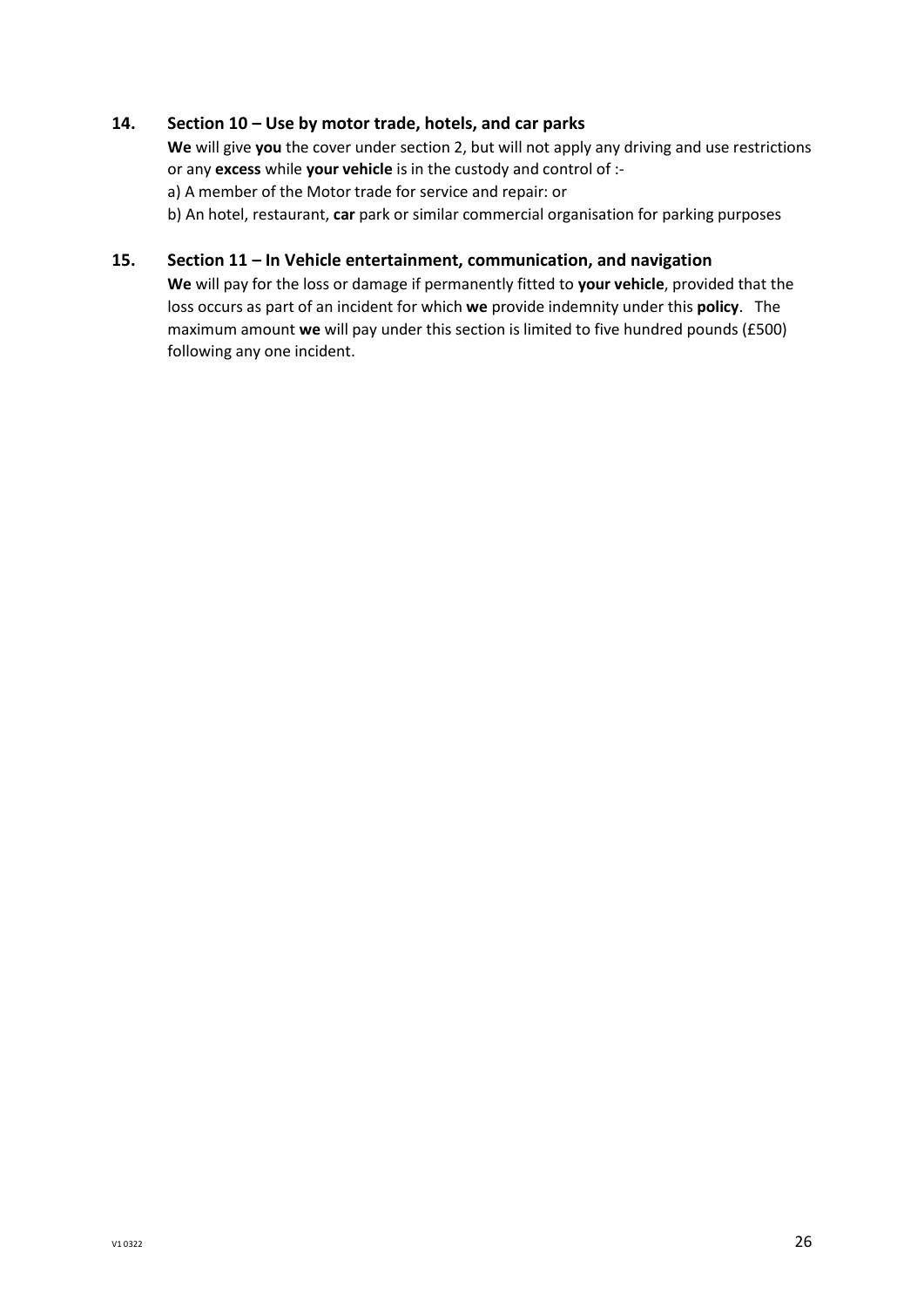#### **16. General Exclusions**

These general exclusions apply to all section of this **policy**.

**We** will not pay for any loss, damage, injury, death or any other liability whilst **your vehicle** is being used or driven:

- 16.1.1. for a use not specified or permitted on **your certificate of motor insurance**;
- 16.1.2. for pace-making, competitions, rallies, track days, trials or tests, speed trials or speed tests, whether on a road, track or at an off-road event, circuit, airfield, airside, aerodrome, military base, test venue, derestricted road, gumball, supercar runs or similar;
- 16.1.3. on the Nurburgring Nordschleife, or any sections of private toll roads without speed limits;
- 16.1.4. for racing, formally or informally, against another motorist whether on a road or track;
- 16.1.5. by any person who is not named either in the "persons or classes of persons entitled to drive" section on **your certificate of motor insurance** or **your schedule**;
- 16.1.6. by a person who does not hold a valid driving licence or is disqualified from driving;
- 16.1.7. by a person who holds a driving licence but is not complying with any terms or conditions that may apply to that licence;
- 16.1.8. a load or a number of passengers which is unsafe or illegal;
- 16.1.9. when carrying a load which is not secure;
- 16.1.10.use for hiring of the **vehicle**, the carriage of passengers or goods for payment, or hire and reward but not limited to taxiing and chauffeuring whether licensed or unlicensed, or the carriage of goods or property which does not belong to **you**, use as a courier, or merchandise delivery or peer to peer hire schemes, or for takeaway food or fast food delivery
- 16.1.11. whist carrying **hazardous goods**;
- 16.1.12. being used in contravention of its gross plated weight;
- 16.1.13. carrying a load which is greater than declared to **us**;
- 16.1.14. carrying a load in such a way that it is likely to impair the safe driving or control of **your vehicle** or **trailer**
- 16.1.15. for any use in connection with the Motor Trade other than by a member of the Motor Trade for the purposes of overhaul, upkeep or repair; when towing for payment/reward a caravan, **trailer** or mechanically disabled **vehicle**;
- 16.1.16. if **you** or any named driver(s) is negligently in breach of the Road Safety Act 2006, except where **we** are required to provide this cover under the **Road Traffic Act** or any other legislation applicable to motor insurance;
- 16.1.17. **vehicles** that do not travel on 'terra firma'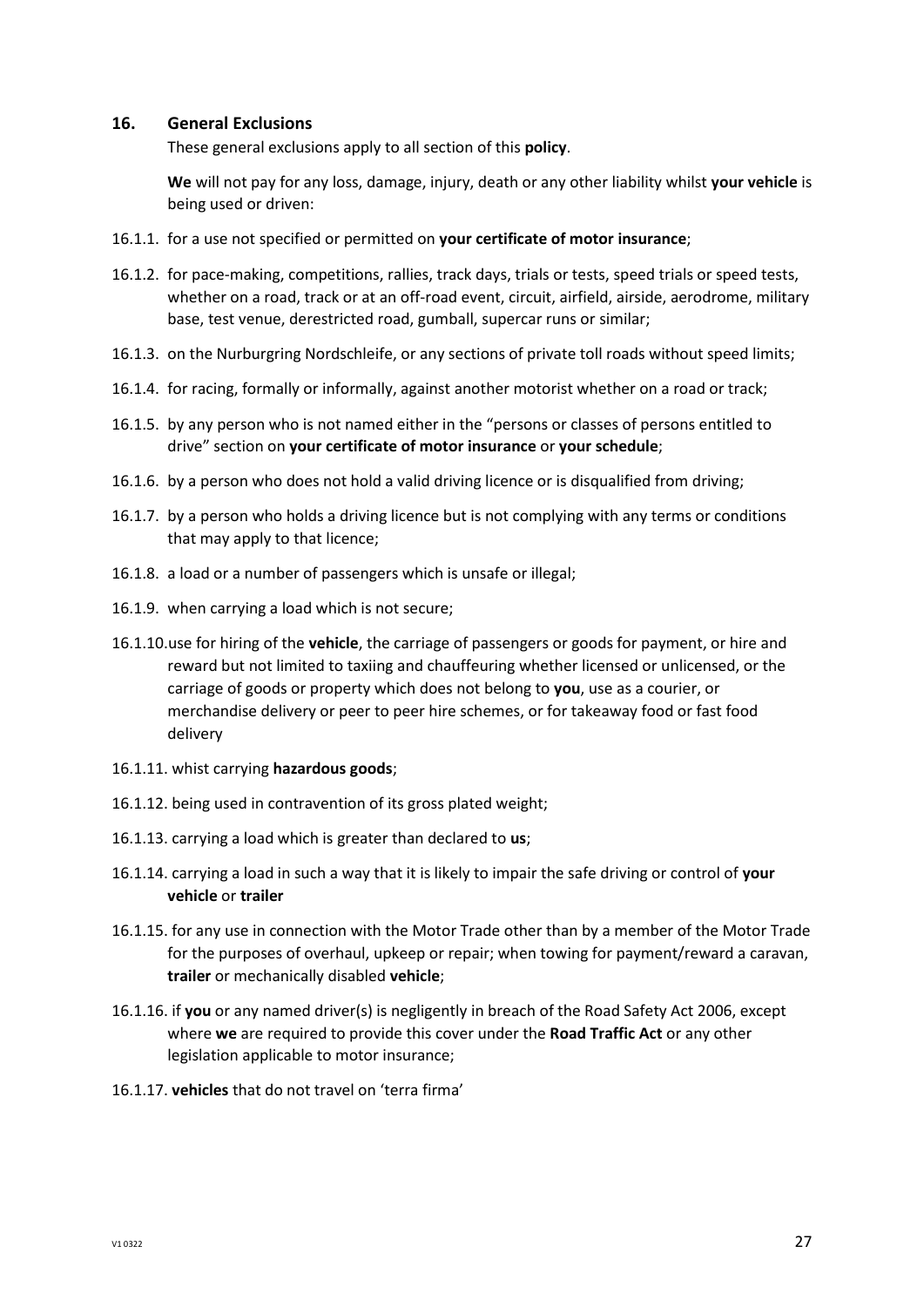# **16.2. Deliberate Acts**

**We** will not provide indemnity for **your** liability for the death of or injury to any person or the loss of or damage to any property caused as a result of the deliberate use of **your vehicle**:

- 16.2.1. to cause damage to other **vehicle**s or property; and/or
- 16.2.2. to cause injury to any person and/or to put any person(s) in fear of injury

# **16.3. Drink and Drugs**

**We** will not provide indemnity for any loss, damage, injury, death or any other liability (other than any obligations **we** must meet as required by Road Traffic Law) if an accident occurs involving **your vehicle** and the driver of **your vehicle**:

- 16.3.1. is found to be over the prescribed limit for alcohol;
- 16.3.2. is driving whilst unfit through drink or drugs, whether prescribed or otherwise;
- 16.3.3. fails to provide a sample of breath, blood or urine when required to do so, without lawful reason.

# **16.4. War, Earthquake, Riot and Terrorism**

**We** will not provide indemnity for any loss, damage or liability that is directly or indirectly caused by:

- 16.4.1. war, Invasion, act of foreign enemy, hostilities (whether war is declared or not), civil rebellion, revolution, insurrection or requisition, riot or similar event, confiscation or nationalisation by any government or other authority;
- 16.4.2. Earthquake or earthquake shock;
- 16.4.3. Acts of terrorism as defined in the Terrorism Act 2000 or the equivalent legislation in any other country. Except to the extent that **we** may be liable under the **Road Traffic Act**.

# **16.5. Nuclear/Radioactive Contamination**

**We** will not provide indemnity any loss, damage or liability that is directly or indirectly caused by:

- 16.5.1. Ionising radiation or contamination by radioactivity from nuclear fuel or nuclear waste;
- 16.5.2. radioactive, toxic, explosive or other dangerous properties of any explosive nuclear equipment.

# **16.6. Airside use**

**We** will not provide indemnity for any loss, damage or liability arising whilst **your vehicle** is in:

- 16.6.1. any premises or area to which any aircraft has access, including, but without limitation, an airport or airfield and the service roads within their perimeter and boundary roads;
- 16.6.2. a refuelling area, ground equipment areas or the Customs examination areas of international airports.

# **16.7. Sonic Bang**

**We** will not provide indemnity for any loss, damage or liability caused directly or indirectly by pressure waves from aircraft or other aerial devices travelling at sonic or supersonic speeds.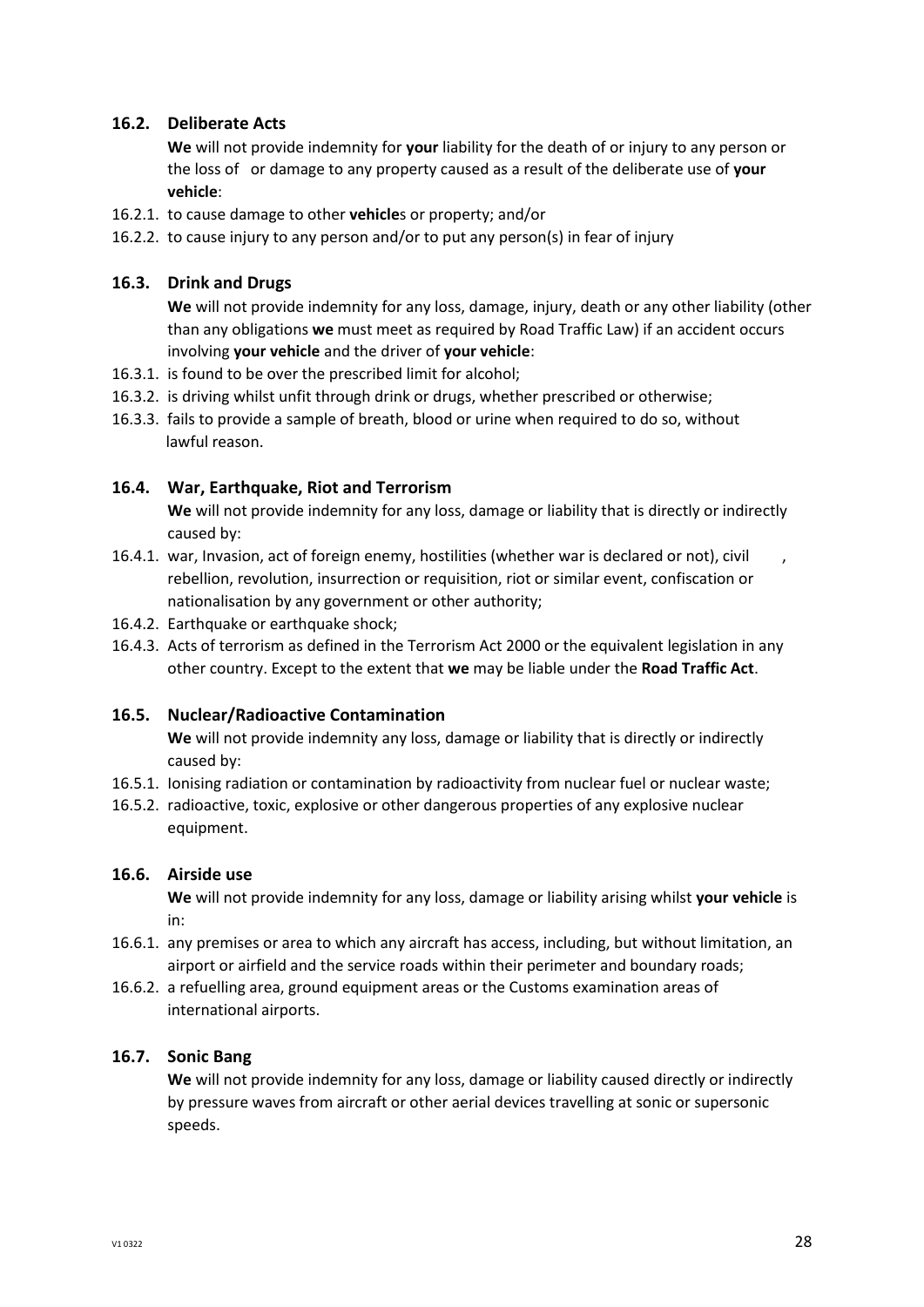# **16.8. Criminal Acts**

**We** will not provide indemnity for any loss, damage or liability that is directly or indirectly caused whilst **your vehicle** is being used by **you** or any person entitled to drive **your vehicle**:

- 16.8.1. in the course or furtherance of a crime; or
- 16.8.2. as a means to escape from, or avoidance of, lawful apprehension.

# **16.9. Mis-delivery**

Any loss, damage, injury, death or any other liability that is directly or indirectly caused by solidification or the spillage, leakage or mis-delivery of any load;

#### **16.10. Care of your vehicle**

**You** or any person in charge of **your vehicle** must take precautions to protect **your vehicle** from damage or loss. Alarms, immobilisers and tracking devices must always be on, activated (with subscription up to date if applicable) and working when **your vehicle** is left unattended. **Your schedule** shows any security requirements specific to **your policy**.

**You** must take appropriate measures to safeguard **your vehicle** at all times;

#### **16.11. Car sharing**

Accepting payments from passengers as part of **car**/**vehicle** sharing arrangement will not affect **your** insurance cover if –

- a) they are being given a lift for social or similar purposes,
- b) **Your car**/**vehicle** is not built or adapted to carry more than seven passengers,
- c) this is not as part of a business of carrying passengers; and
- d) any money received does not produce a profit.

If **your car**/**vehicle** is used under a **vehicle** sharing arrangement and there is any doubt as to whether this arrangement is covered by the terms of **your policy**, please contact **your** broker immediately for confirmation.

#### **16.12. Other Insurance clause**

**We** will not Indemnify or make any payment if there is cover under any other insurance.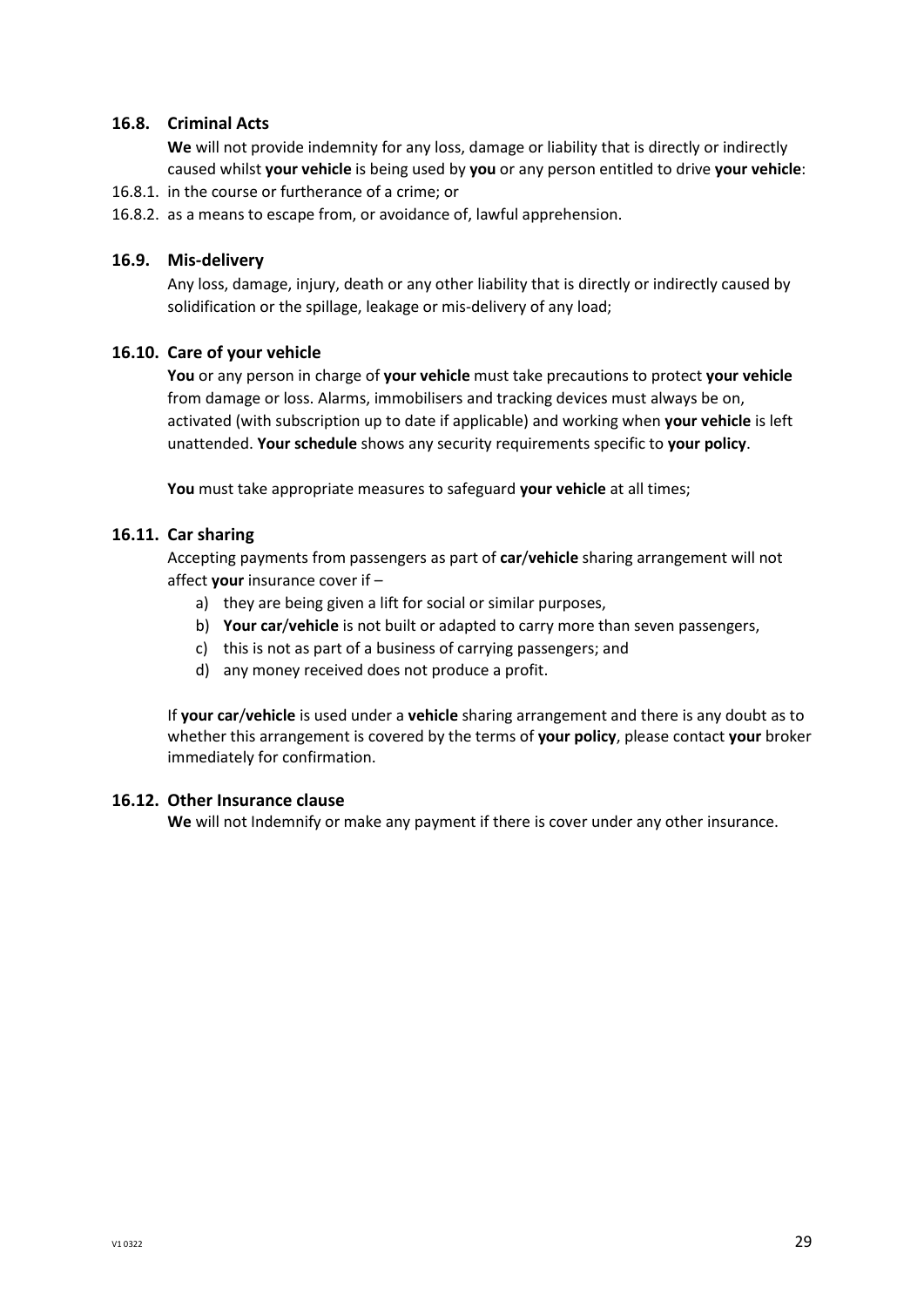# **17. Claims Conditions**

- 17.1. What **you** must do in the event of a claim
- 17.1.1. **You** must contact **us** using **our** 24 Hour Claims Helpline as soon as possible, about any accident, loss or damage regardless of **your** intention to make a claim under this insurance.

# **The 24 hour Claims Helpline number is 0330 912 8200**

- 17.1.2. If **your** claim is due to theft, riot, attempted theft or vandalism **you** must also inform the Police and obtain a crime reference number;
- 17.1.3. **You** must report the accident to the Police and **us** within twenty four (24) hours at the latest if anyone is injured;
- 17.1.4. If possible, please note the registration number(s) of the **vehicle**(s) involved and if the **vehicle** is a lorry, please also obtain the cab number
- 17.1.5. Regarding claims for damage to **your vehicle**:
	- a) **you** must tell **us** about any damage **you** are going to claim for;
	- b) repairs are undertaken by **our approved repairer**. If **you** choose not to use **our approved repairer**:
		- i. **you** must obtain a written estimate for repair from **your** repairer before instructing the repairer;
		- ii. Pay an additional **excess** of £250. This **excess** will be additional to any applicable **excess** shown in **your policy** wording
		- iii. **we** will authorise repairs by **your** repairer only if **we** consider the estimate for repairs reasonable;
		- iv. If **we** believe the estimate is unreasonable **we** may at **our** sole option, settle the claim for repairs to **your car**/**vehicle** by paying the amount quoted by **our approved repairer** less the applicable **excesses**.
		- v. **we** will not pay more than the cost of repairs had the work been undertaken by **our approved repairer**. In these circumstances **we** may at **our** option settle the claim for repairs to **your vehicle** by making a cash payment for the amount quoted by **our approved repairer** less the **excesses** which applies to the claim;
		- vi. **we** will not guarantee the work after **you** have signed a customer satisfaction note and **your vehicle** has been returned to **you** by the repairer;
		- vii. **Your** provision of a **courtesy vehicle** will be withdrawn.
- 17.1.6. If there are any circumstances that may give rise to a claim against **you** or **us** from someone else **you** must tell **us** as soon as reasonably possible and in no event less than three (3) days after the accident;
- 17.1.7. If **you** receive notice of a claim from someone else, **you** must:
	- a) tell **us** immediately;
	- b) send to **us**:
- i. all correspondence **you** receive;
- ii. every writ, summons and County Court Claim Form **you** receive.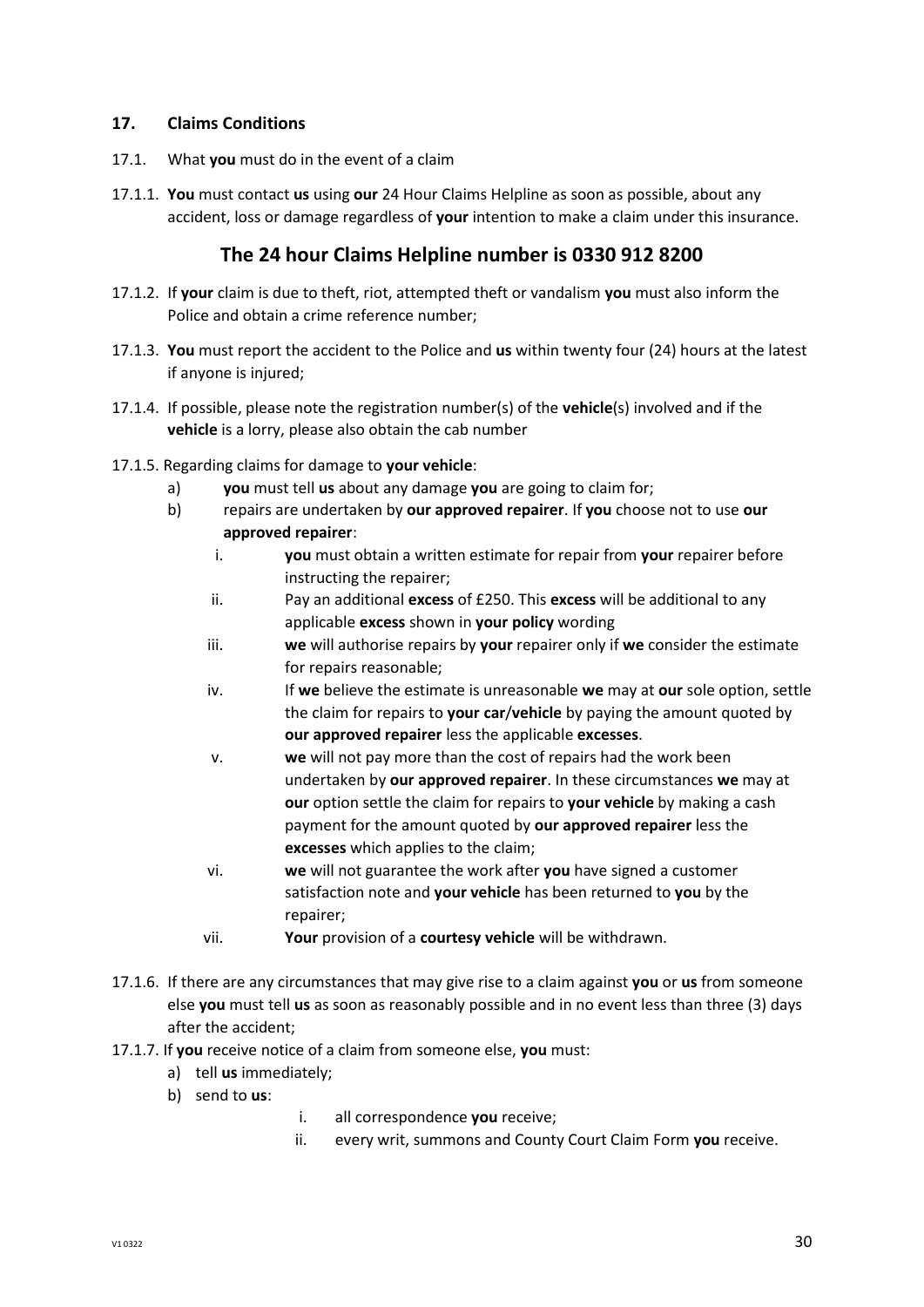- 17.1.8. **you** must tell **us** immediately if **you** are about to be prosecuted or have to go to an inquest and confirm the same to **us** in writing.
- 17.1.9. if **we** ask to examine driving licences and **vehicle** documentation before agreeing to settle a claim under this **policy**, **you** must supply this documentation before **we** can proceed with the settlement
- 17.1.10. **we** shall have discretion in the conduct of any proceedings or in the settlement of any claim.
- 17.1.11. **you** must not admit liability for, or offer to settle, any claim without **our** permission.
- 17.1.12.**we** shall be entitled to take over and conduct the defence or settlement of any claim or prosecute any claim in the name of any person covered by this insurance.
- 17.1.13.no proceedings may be commenced against, or settlement accepted from, any other party without **our** written consent.
- 17.1.14.**you** must give **us** whatever co-operation, information and assistance **we** require in dealing with any claim under this **policy**
- 17.1.15.In the event of a claim covered by this **policy**, **you** must continue to pay the premium. If payment is not made **we** may:
	- a) cancel **your policy** and seek payment of the outstanding balance of premium;
	- b) refuse to pay any claim on or after the due date of the premium;
	- c) reserve the right to deduct any outstanding premium from the claim payment, if the claim is for loss or damage to **your vehicle** which is covered by this **policy**;
	- d) recover from **you** the outstanding balance of premium or seek reimbursement from **you** of any claim payment which has already been made.

**You** are obliged to take all reasonable actions to minimise the cost of a claim under **your policy** of insurance. **We** will assist and advise **you** in this regard, to the best of **our** ability in the light of **our** knowledge of the circumstances.

# **17.2. Right of recovery**

If **we** are obliged to settle a claim which **we** would not have settled had it not been for the provisions of the **Road Traffic Act** in the United Kingdom or corresponding legislation elsewhere or by reason of **our** participation in the Motor Insurers Bureau arrangements **we** will require that **you**, or the person who made the claim, repay all such monies to **us**.

# **17.3. Inspection**

**We** must be allowed to examine **your vehicle** or **trailer** at any reasonable time after any loss, damage, or accident.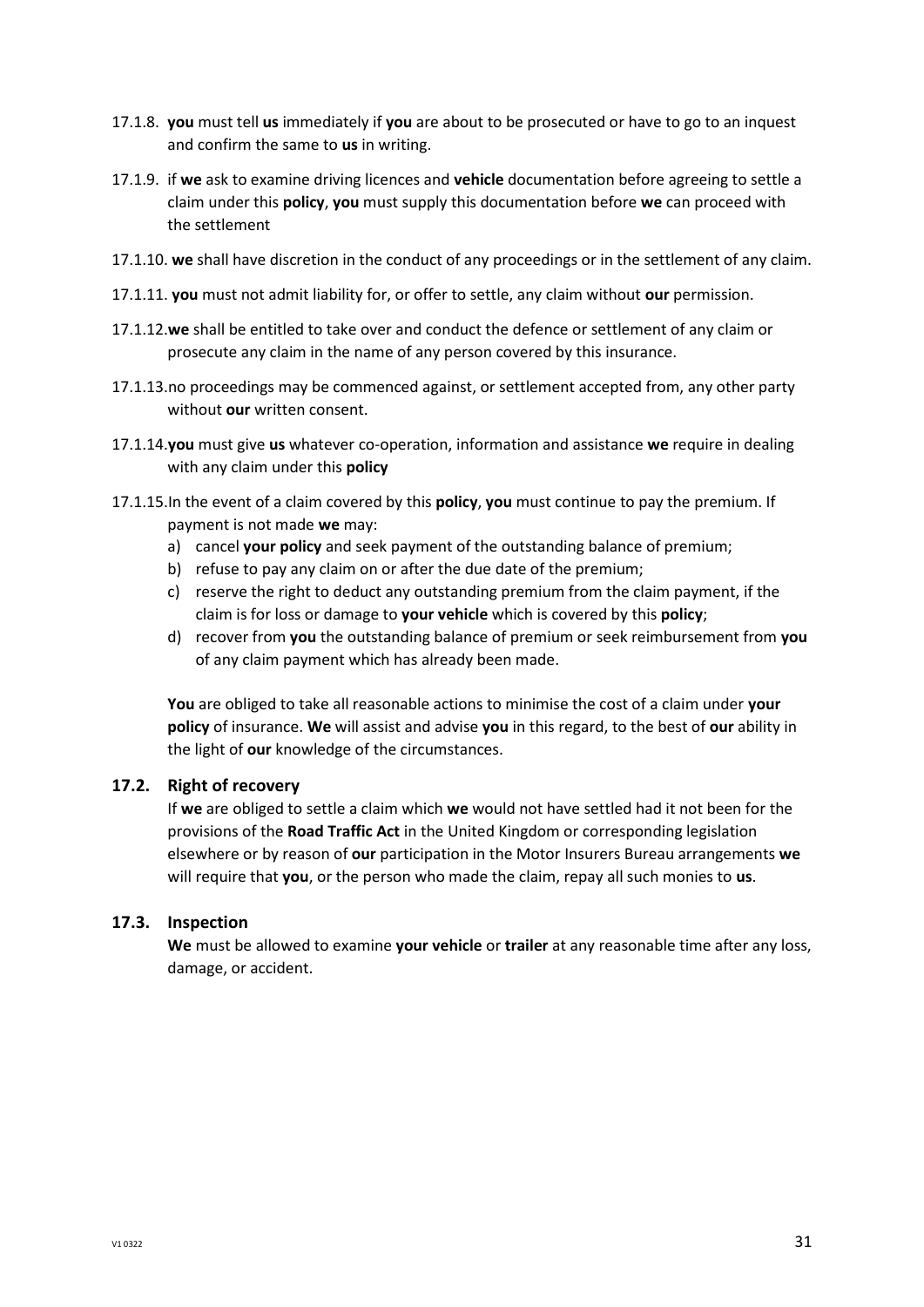# **18. General Conditions**

These general conditions apply to the whole of the **policy** and should be read in conjunction with the Certificate of Motor Insurance, the **schedule** and any **endorsements** that apply.

#### **18.1. Alterations**

**You** must tell **us** as soon as possible of any alterations or changes to **your vehicle**s, the driver details, **your** business, or any of the details that may affect the risks insured which occur during the **period of insurance**.

#### **18.2. Arbitration**

In the event of a dispute or complaint regarding this insurance, if eligible, **you** have the right to refer the matter to the Financial Ombudsman Service or The Office of the Arbiter for Financial Services in accordance with the complaints clause of this **policy**. Alternatively, all disputes which may arise under or in relation to this **policy**, or to its existence, validity or termination shall be referred by either party to a sole arbitrator to be appointed in default of agreement between the parties by the President of the Institute of Chartered Arbitrators in accordance with the Arbitration Act 1996. The language of the arbitration shall be English and the law applicable to and in the arbitration and governing all disputes shall be English law. The determination of the arbitrator will be binding on both parties.

The making of a final un-appealed arbitration award will be a condition precedent to any right of action, suit or other legal proceeding against **us**. **Our** sole obligation in such circumstances shall be to pay such sums as may be directed by a final un-appealed award. The parties agree to perform their respective continuing obligations under this insurance, if any, while the dispute is resolved unless the nature of the dispute prevents such continued performance of those obligations.

#### **18.3. Territorial limits**

**We** will not make any payments in respect of any proceedings brought against **you** or judgement passed in any court outside of the territorial limits, unless the proceedings or judgement arise out of **your vehicle** being used in a country or state which **we** have agreed to extend this insurance to cover under Foreign use section and the proceedings or judgement are brought in such country or state.

For the avoidance of doubt a judgement or order by a Court of jurisdiction recognising or enforcing the order of a foreign court is not treated as a judgement of a Court of competent jurisdiction.

#### **18.4. Compliance with terms**

**We** will only provide the cover described in this **policy** if:

- 18.4.1. Any person claiming indemnity has complied with all its terms and conditions;
- 18.4.2. **your vehicle** is being driven and used in accordance with the terms of the **certificate of motor insurance;**
- 18.4.3. **you** have paid the correct amount of **vehicle** excise duty for **your vehicle** or **you** have obtained a Statutory Off Road Notice;
- 18.4.4. **You** have paid **your** premium of the insurance **policy** in full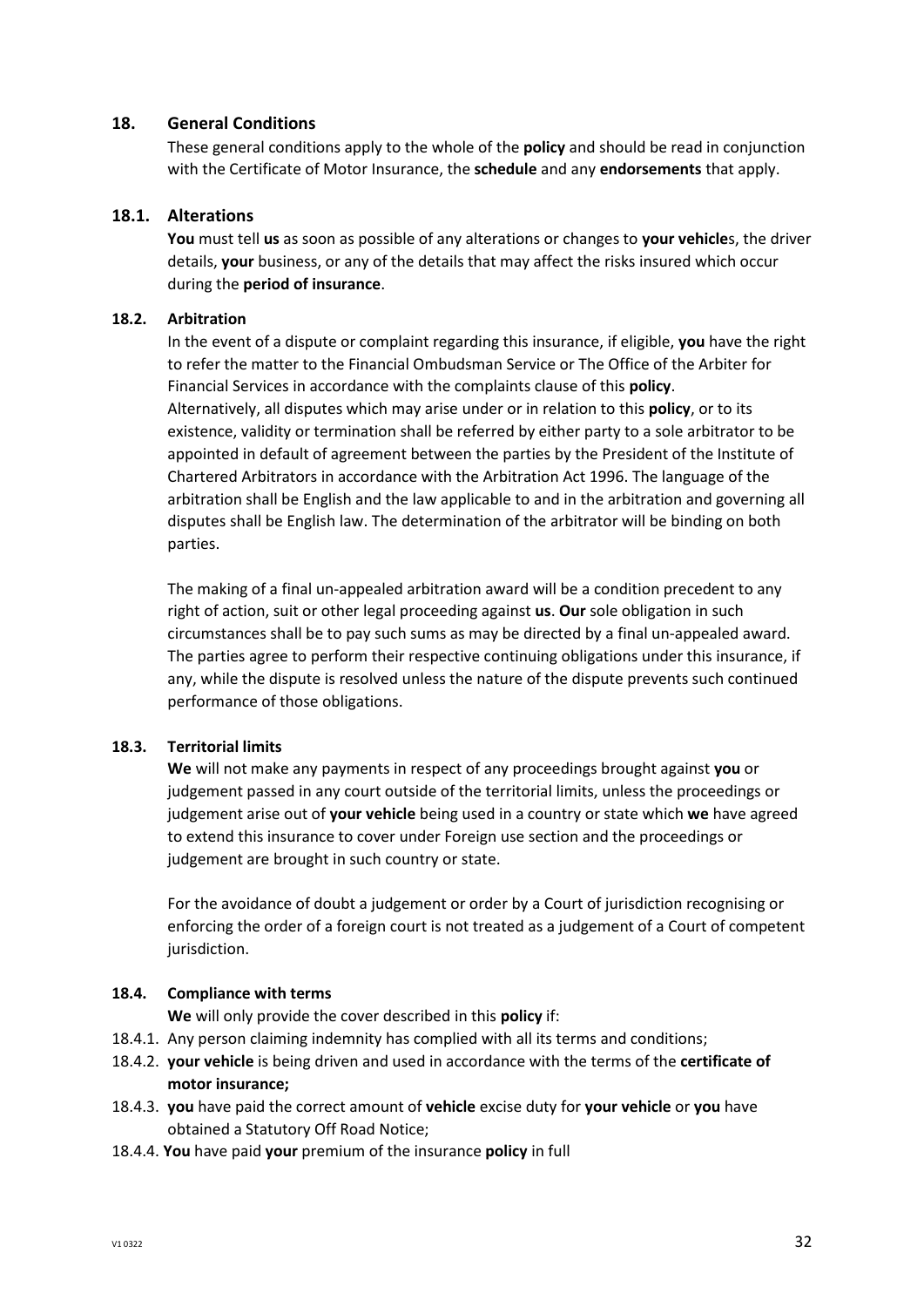#### **18.5. Fraudulent Claims**

If **you** or anyone acting on **your** behalf makes a fraudulent claim under this **policy**, **we**:

- 18.5.1. are not liable to pay the claim;
- 18.5.2. may recover any part of the claim already paid from **you**; and
- 18.5.3. may by notice to **you**, treat this **policy** as having been terminated from the time of the first fraudulent act, and shall not be liable in respect of a relevant event occurring after that time and may retain any premium.

These remedies shall not be available against any other entity insured under this **policy** that was not implicated in the fraud.

#### **18.6. Loss reduction conditions**

Y**ou** must comply with any part of any condition where the condition concerned will, if complied with, tend to reduce:

- 18.6.1. losses of a particular kind;
- 18.6.2. loss at a particular location;
- 18.6.3. losses of a particular time.

If **you** do not comply with any part of any condition or any other provision in this **policy** that requires **you** to do or not to do something, **we** will not pay for any claim, except that if **you** can show that non-compliance with the condition or provision could not have increased the risk of the loss, or the amount of the loss, that actually occurred in the circumstances that occurred, **we** shall provide indemnity as though the non-compliance had not taken place.

This Condition applies also to any other person who is entitled to a benefit from this **policy**

#### **18.7. Care and maintenance of your vehicle**

- 18.7.1. All reasonable steps must be taken to:
	- a) safeguard **your vehicle** or **trailer** against accident, theft, injury, loss or damage;
	- b) ensure **your vehicle** or **trailer** is in a safe and roadworthy condition;
- 18.7.2. When required by law, **your vehicle** or **trailer** must be covered by a valid Ministry of Transport Test Certificate at the date of any accident, loss or theft.

#### **18.8. Rights of third parties**

A person or company who was not a party to this **policy** has no right under the Contracts (Rights of Third Parties) Act 1999 or any subsequent legislation to enforce any term of this **Policy** but this does not affect any right or remedy of a third party which exists or is available apart from such Act. This clause does not affect any rights enforceable under the Third Parties (Rights against Insurers) Act 2010 or those rights that they have under road traffic law in any country in which this insurance applies.

#### **18.9. Sanctions**

**We** shall not provide cover nor be liable to pay any claim or provide any benefit hereunder to the extent that the provision of such cover, payment of such claim or provision of such benefit would expose **us** or any member of **our** group to any sanction, prohibition or restriction under United Nations resolutions or the trade or economic sanctions, laws or regulations of any country.

#### **18.10. Mileage**

**We** reserve the right to establish the mileage on **your vehicle** at any time where **your policy** has been rated on a specified annual mileage basis. Where the annual mileage has been exceeded, the premium may be increased to that which applies to the mileage driven